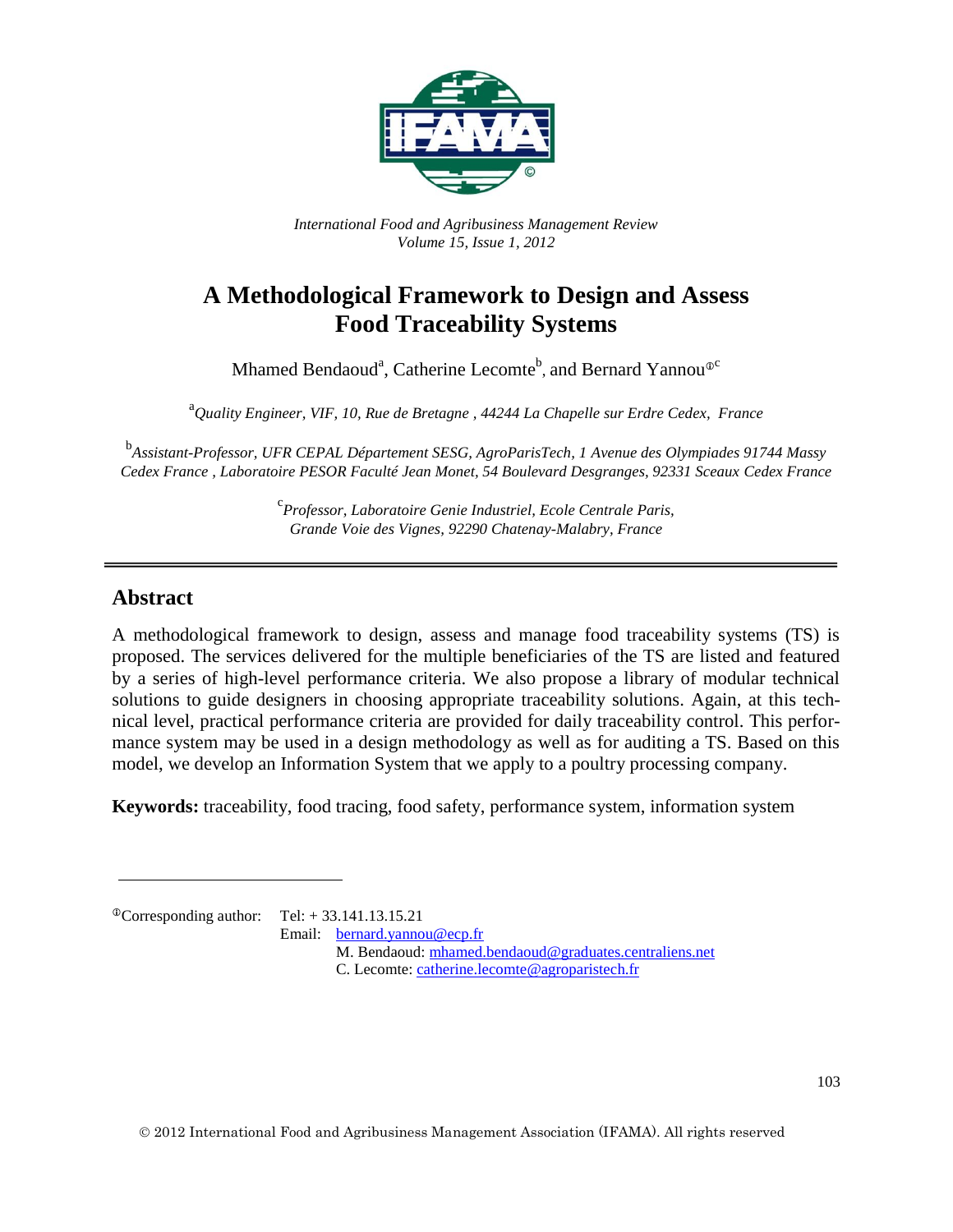## **Introduction**

Various food security crises, like *mad cow disease*, have shaken the agri-food sector during recent years have resulted in tightened regulations and standards on food safety. For instance, according to the EC Regulation 178/2002, food companies must set up means enabling them to trace and track their products. A traceability system (noted herein TS) can be defined as a *system structured in such a way that it allows to totally or partially reconstruct the lifecycle of a given set of physical products* (Bendaoud et al. 2007). In practical terms, it provides users with a set of relevant information related to origin, composition, location and other characteristics of the product under consideration. This information can be used for different purposes. That which is most often highlighted is the ability to locate a non-conforming foodstuff and retrieve it from the market in order to protect public health. A more comprehensive view of the added value of a TS is provided in literature, especially in (Bendaoud 2008) and (Töyrylä 1999). In addition to regulation texts, food operators must comply with other requirements, particularly food safety standards such as ISO 22000, IFS (International Food Standard), BRC (British Retail Consortium ) and SQF (Safe Quality Food ). As many authors point out (Moe 1998; Töyrylä 1999; Viruega 2005) we noticed that the few references scrupulously dealing with the issue of food traceability still remain incomplete and unsatisfactory. In fact, most of the existing literature is written by practitioners and is not based on more systematic industrial engineering approaches.

So, on the one side there are food operators who need to be provided with methodological tools to comply with traceability requirements and, on the other, we notice the incomplete and unsatisfactory character of existing references and traceability frameworks. Starting from this situation, we have been conducting an action-research project since 2005. This project aims at proposing a set of conceptual and methodological tools to design, assess and manage a food traceability system (Bendaoud 2008). The present paper's purpose is to show some findings of this project. More precisely, it is about a functional analysis through which we define and characterize a certain number of technical functions to be fulfilled by a food TS in order to satisfy the needs of its beneficiaries.

Our research project can be understood as the study of food TS from three complementary points of view. The first one is **functional** since it focuses only on what TS are expected to do, this is also the domain of expected performances. The way they do it must not be dealt with here. This stage has resulted in three deliverables: identifying the beneficiaries of a food TS, defining the services provided by this system and building quantifiable criteria to assess these services (Bendaoud et al. 2007). The second point of view, which constitutes the subject of the present paper, is **technical** in the sense that it is dealing with lower-level functions and with processes which constitute the structural solution of a TS. As can be seen hereafter, most of these (technical) functions apply to the information used to *totally or partially reconstruct the lifecycle of* traced products. In order to have a precise idea of this information, the third perspective of our research, described as **informational**, aims at building a generic traceability data model. Its purpose is to accurately define and characterize the different data to be taken into account within the framework of a food TS. A computer platform based on this model has been developed and implemented within a French food processing company.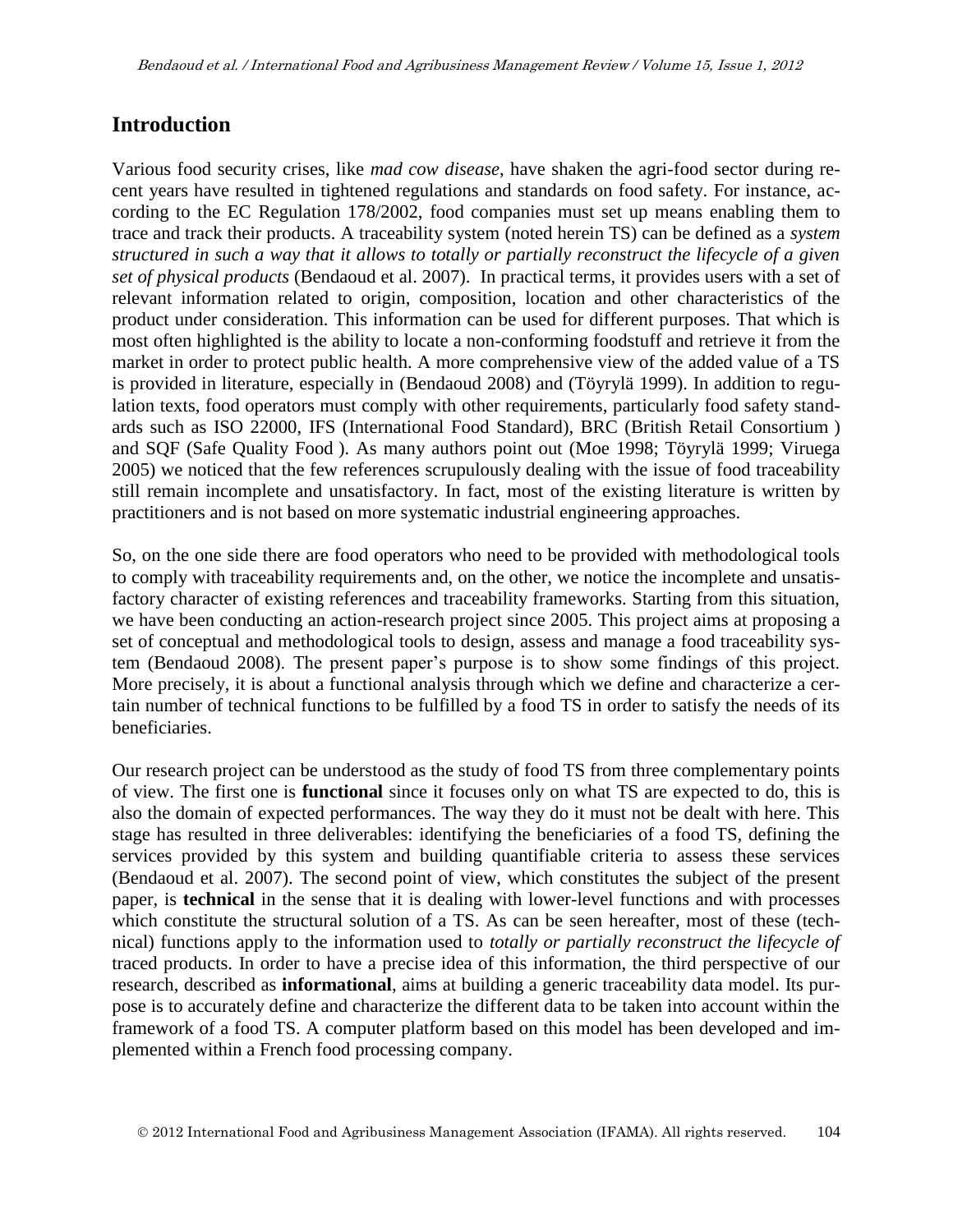The research issue and the followed approach are further detailed in Section 2 and the results are presented in Section 3. We illustrate our findings in Section 4 through a practical case study within a poultry processing company. Finally, the last section (5) is devoted to a conclusion of our proposals.

## **Research Issue and Approach**

Like other European food companies, our industrial partner (Arrivé S.A., one of France's leading poultry processing companies ) has been confronted with recent traceability demands (Bendaoud et al. 2007) and had no choice but to improve its TS in order to fulfill them. In this context, we were firstly asked to carry out an audit aimed at highlighting how well the firm traces its products. Despite an in depth analysis of the literature, we failed to find rigorous and quantifiable criteria to be used to assess the strengths and weaknesses of the system. In fact, certain performance criteria are sometimes mentioned such as *breadth* (Golan et al. 2004), *effectiveness* (Bertolini et al. 2006) and *timeliness* (Töyrylä 1999), but their authors do not explain the protocols for quantifying these in detail. Our approach thus starts with a *need functional analysis* that consists of circumscribing the TS in its environment and studying various interactions that it may have with other surrounding systems. These interactions are expressed in terms of *primary functions* and *adaptation* (or *secondary*) functions. The first aims at satisfying the user's needs while the second *reflects reactions, resistance or adaptations to elements found in the outside environment* (Prudhomme et al. 2003). As represented schematically in Figure 1, eight *surrounding environments* are identified. Five of them (underlined) constitute the *beneficiaries* whose needs are satisfied through the primary functions of the TS.



**Figure 1.** The TS and its Surrounding Environments

- Government bodies: Public institutions which play a role in terms of protecting consumers' health and ensuring fair competition (*e.g.* FDA in the USA and DGAL in France).
- Customers: The parties to which the products are supplied, such as supermarkets or other manufacturers.

2012 International Food and Agribusiness Management Association (IFAMA). All rights reserved. 105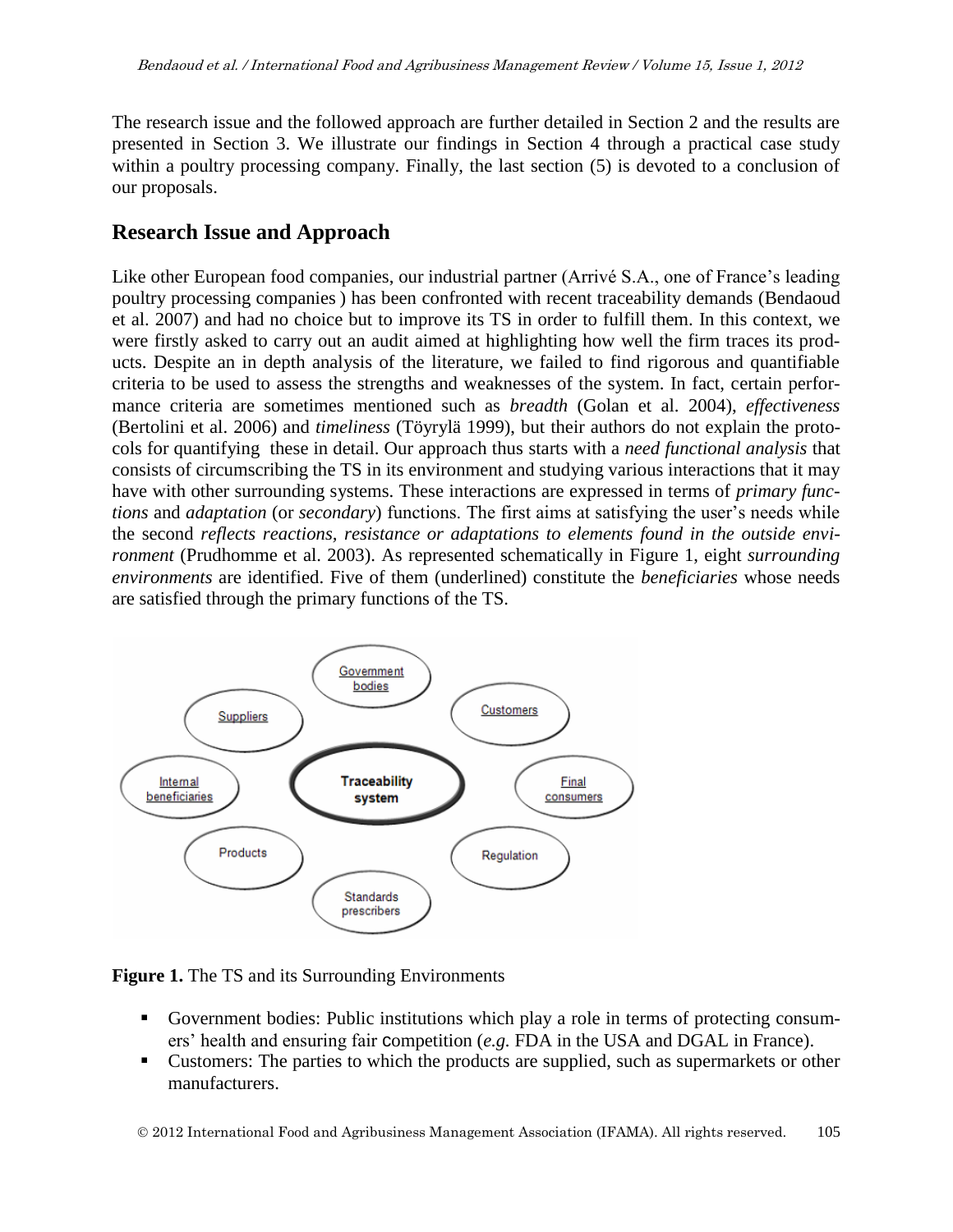- Final consumers: Physical persons who receive and use the product (food or feed) for non-professional purposes.
- Regulation: Laws or administrative rules that deal with food traceability (*e.g.* the *EC Regulation 178/2002* in Europe and *Bioterrorism Preparedness and Response Act* in the USA).
- Standards prescribers: Organizations which define the standards totally or partially dealing with food traceability (*e.g.* IFS and BRC).
- Products: The substances that can be used to prepare or package the foodstuff.
- Internal beneficiaries: Physical or moral entities inside the company which own the traceability system (*e.g.* quality department, supply chain department).
- Suppliers: Organizations which supply the substances used to prepare or package the foodstuff.

This approach made it possible to define a dozen of primary functions and characterize them with a set of assessment criteria (Bendaoud 2008; Bendaoud et al. 2007). These functions can be summarized in what we call a *generic primary function* (GPF):



The three dimensions of traceability mentioned above correspond to different categories of information that a TS is expected to provide in different contexts and for different purposes. According to a given entity (link) in a supply chain:

- upstream traceability consists of identifying the origin of input products,
- internal traceability consists of reconstructing the history of a given product within a company or location which is under consideration and
- downstream traceability consists of identifying the destination(s) of output products.

This generic function may, then, be simply expressed as follows:

#### *GPF: To provide the beneficiaries of the TS with data on product traceability.*

Therefore, to the question "*WHAT is expected from a (good) traceability system?"* we have tried to answer by defining and characterizing the service functions (*i.e.* primary and adaptation functions) carried out by this system. In this functional perspective, the TS is viewed as a *black box* since its internal behavior is completely omitted. The subsequent question, resulting from the first, is about the how a TS works internally in order to provide what is expected from it. This is precisely the subject of the present paper in which we deal with the following research questions:

*Technically, HOW should a traceability system work? Which are the technical functions to do so? And, according to which criteria can the pertinence of the chosen solutions be assessed?*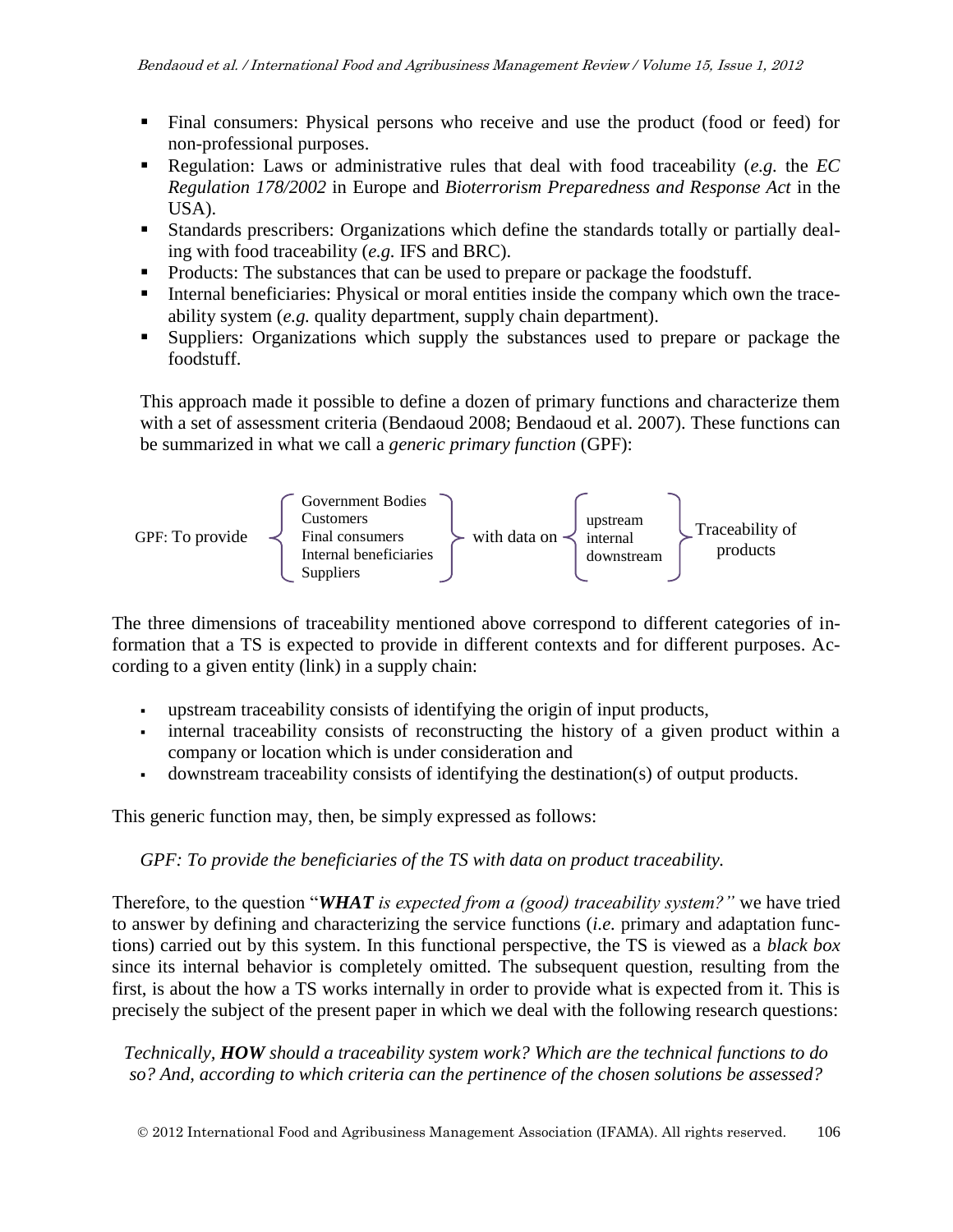These questions denote a twofold ambition. The first consists of proposing a *modular design* method that provides guidelines to choose the appropriate solution for accomplishing each functionality of the TS. The second is to define a set of quantifiable performance criteria to assess the various solutions.

A literature review reveals few attempts to define how a TS should work by identifying various "technical" functions. However, these proposals are incomplete and seem intuitive since their authors do not explain the approaches they followed (Regattieri et al. 2007; Steele 1995; Verdenius 2006). For instance, Steele identifies four elements which '*define the full scope of lot traceability*': ensuring physical lot integrity (*e.g.* to prevent losing traces of a part of a lot ), collecting data, maintaining links between a lot and its manufacturing process and retrieving data from the system. In the same perspective, Verdenius describes a TS as a combination of three functions: product identification, data recording and data processing. As it can be noticed, this representation is too general for practical purposes. As a last example, Regattieri defines four elements that constitute the backbone of a TS. These relate to identifying the product, tracing its characteristics, tracing its manufacturing process and choosing appropriate tools (*e.g.* and identification system that is compatible with the nature of the product).

In an attempt to answer the previous research questions, we have adopted a *conceptual design* approach that aims, according to Pahl and Beitz, to identify principles of solutions. In subsequent steps of the process, these principles can be translated into physical solutions and implementable tools. So the purpose here is to define and characterize the *technical functions* and their relationships (simultaneity, exclusion, precedence…) that fulfill the service functions of a food traceability system. According to Prudhomme, a technical function refers to *the action of a constituent part or an action between the constituent parts of the product designed to provide the service functions required*.

Starting from the *generic primary function* defined above*,* we opted for the FAST (*Function Analysis System Technique*) method to identify the appropriate technical functions. Developed in 1963 by Charles W. Bytheway, (see Bytheway 2005; Kaufman 2003; Wixon 1999; Yannou 1998), FAST allows a designer progressively and explicitly to visualize links between goalfunctions (*i.e.* a primary function) and means-functions (*i.e.* a technical function) (Yannou 1998). In the next section, further details will be provided about the FAST method.

## **A Framework to Design and Assess a Food Traceability System**

#### *Defining Technical Functions of the Traceability System*

As shown in Figure 2, the generic primary function (GPF) constitutes the starting point of our approach. According to the FAST method, it is considered as an upper-level function. The principle consists, very briefly, of starting with this function and asking HOW it is performed. Each answer to this question allows us to define a lower-level function that is submitted, in turn, to another question HOW, etc. The process is stopped each time the HOW- question leads directly to a technical elementary solution (i.e. an equipment or a basic organizational process).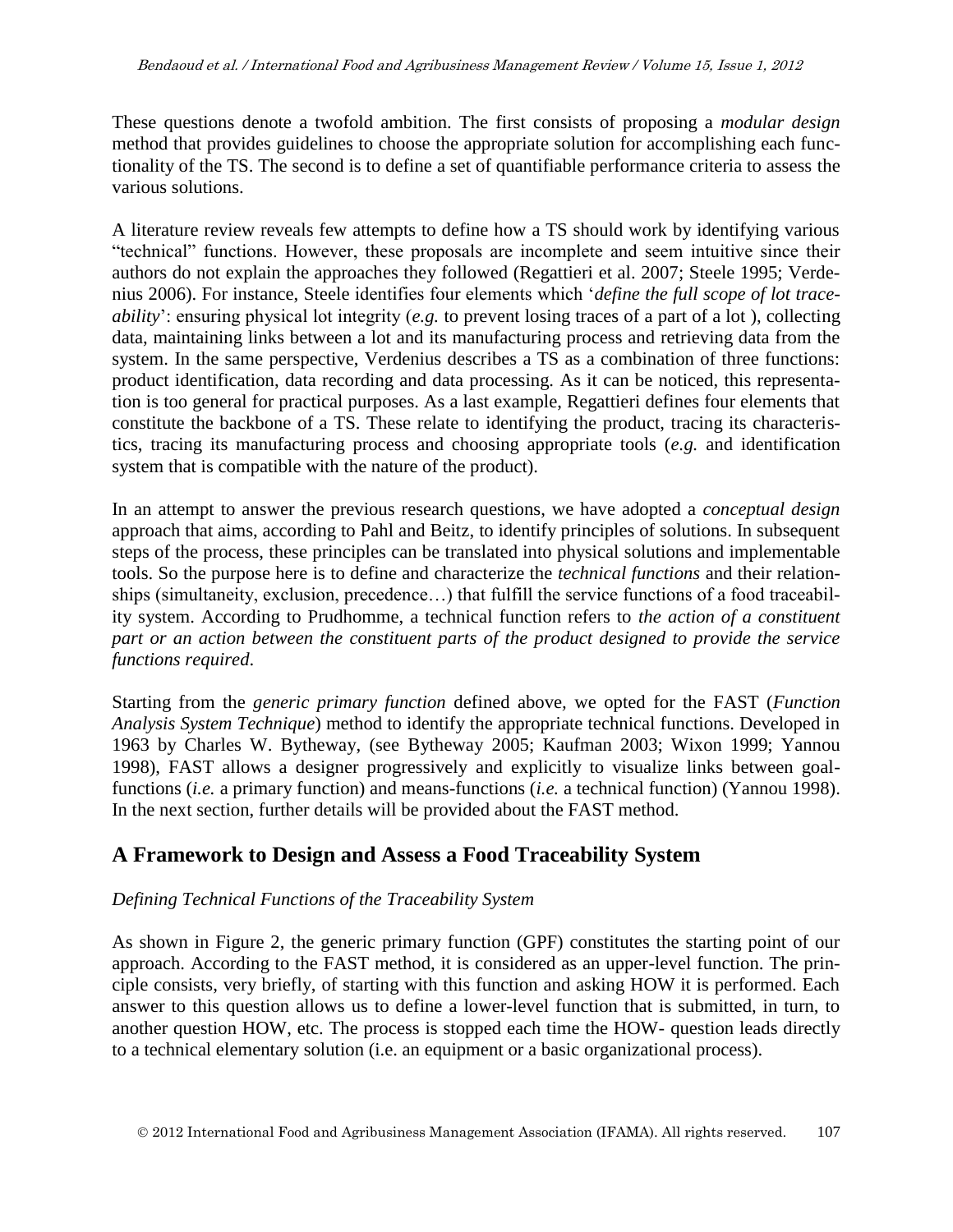The diagram must also be read and covered from right to left by asking WHY a given function is performed. This way of scanning the FAST diagram is useful for validating the pertinence of lower-level functions. As for the vertical dimension (WHEN), it describes temporal and causal constraints between functions. For example, a given function A cannot be accomplished prior to another function B. This process of scanning from left to right and from right to left must be performed until no new technical function can be envisaged and no other cause-mean relation can be set. We have applied this process exhaustively to a traceability system. In the following, we detail the progressive building of the FAST model leading to the set of technical functions of the TS. It partly serves as a proof of exhaustiveness and relevance of the result.



**Figure 2.** The Structure of FAST Diagram

Traceability data are supposed to pre-exist on a given support (paper, database, etc). So, logically, the first step consists of **restoring** them from the corresponding support. This action can be expressed through our first technical function as shown in Figure 3.



**Figure 3.** Identification of Function F1: *To restore product traceability data*

An internal beneficiary (a quality manager for example) who needs traceability information can ask the system directly and get what he or she wants via function F1. However in case of an external beneficiary (a customer for example), there is generally no direct access to traceability data. That is why an additional function is required to **communicate** these data to concerned beneficiaries. In Figure 4, function F2 is linked to the generic primary function (GPF) by a dotted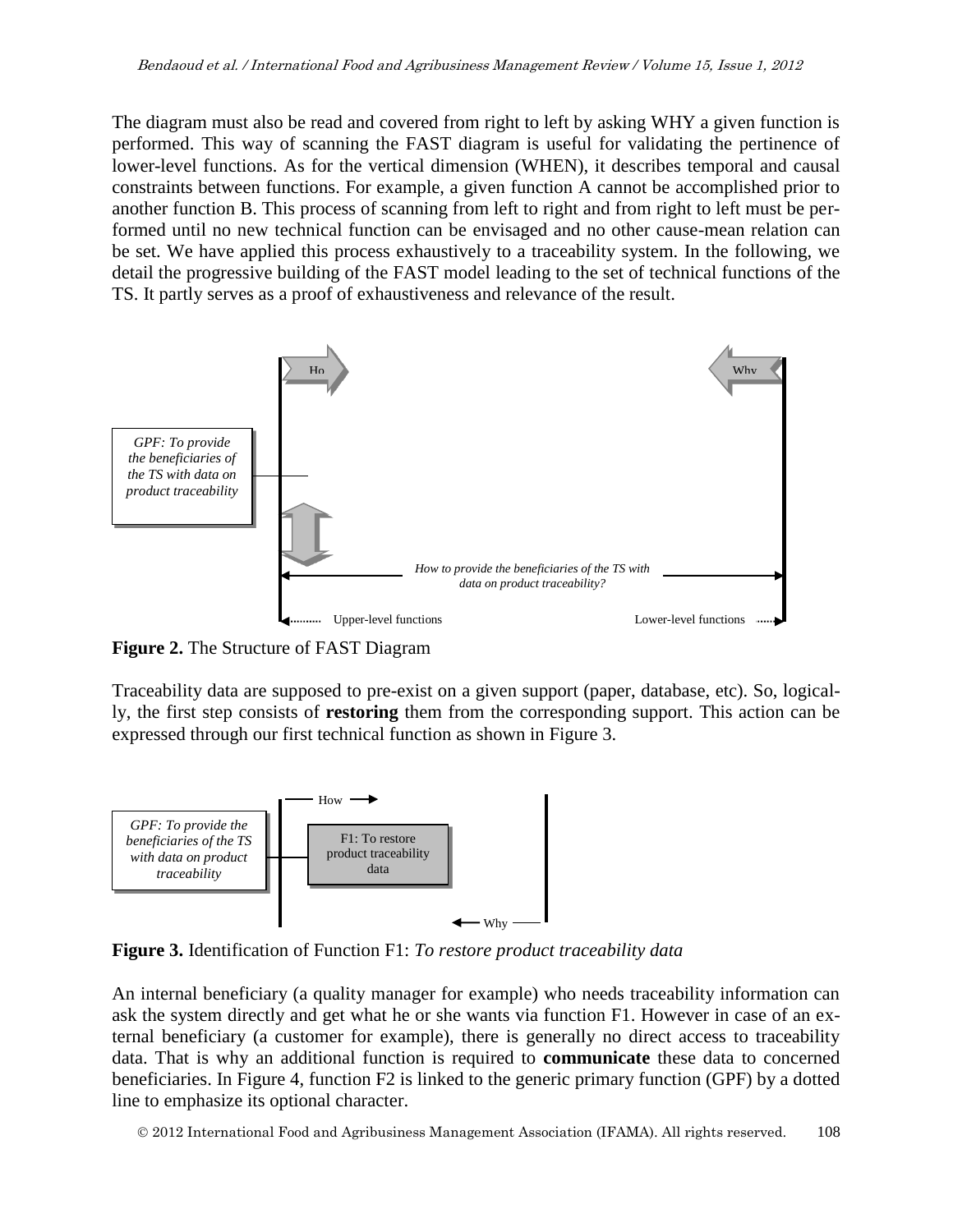

**Figure 4.** Identification of Function F2: *To communicate product traceability data*

This portion of the FAST diagram is read as follows: Providing the beneficiaries with traceability data can be achieved either by direct consultation of the TS (F1), which supposes that the beneficiary is a direct user, or by using communication channels (F2). In the first case, the given user is referred to as an *internal beneficiary* (See Figure 1).

Restoring traceability data (F3) assumes that these have previously been stored or memorized, which is the role of our next function (F3) (See Figure 5). Here one can clearly see that the vertical oriented arrow means as well a task correlation (meanwhile another required task is…) as a task precedence.



**Figure 5.** Identification of Function F3: *To memorize product traceability fata*

To memorize product's traceability data in a food production environment, two methods can be used (See Figure 6). The first consists of associating them directly to the product or its packaging (*e.g.* through the labels used to product identification). The other is to record these data in an external support (*e.g*. paper-based records, IT, etc).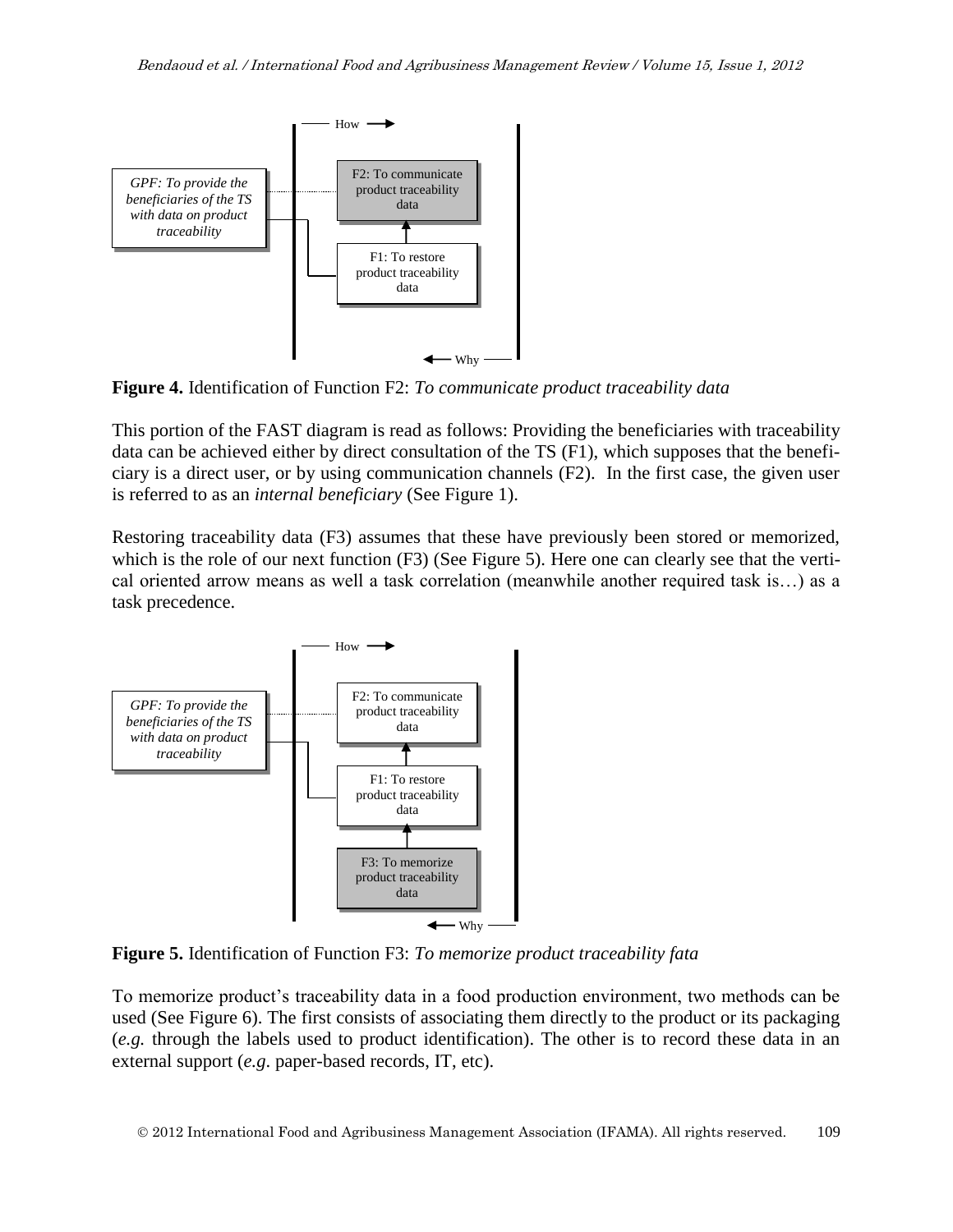

**Figure 6.** Identification of Function F4 and Function F5

This new part of our FAST diagram is read as follows: to memorize them, products traceability data can be either linked to the product itself **or** recorded on an external support. The disjunction "OR" is here an inclusive one since F4 and F5 can be used simultaneously.

Prior accomplishing F4 or F5, memorized traceability data must be available and known. That means the data must be acquired or obtained from a given source as represented in Figure 7 through function F6.



**Figure 7.** Identification of Function F6: *To acquire product traceability data*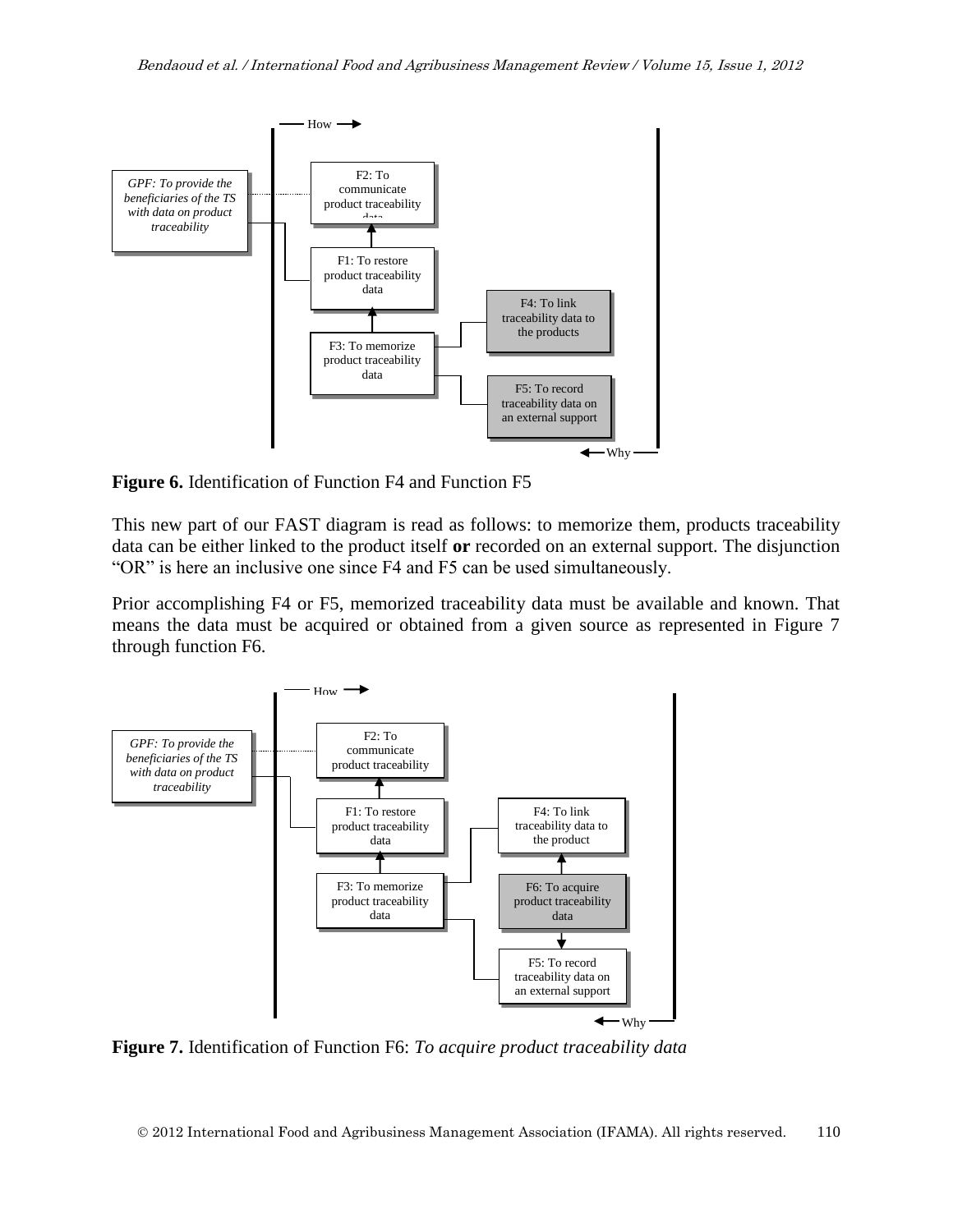Function F6 is considered as a necessary condition for accomplishing functions F4 and F5 but it does not constitute a means to carry out these functions. In other words, F6 does not provide an answer to the *HOW-question* associated either to F4 or F5.

Now, let us continue our FAST process by asking how to collect product traceability data. Two answers can be found depending on whether these data already exist or not. The first case reflects situations where traceability data are available somewhere and only need to be collected. For example, when certain raw materials are delivered to a plant, some traceability data can be collected from invoices or from delivery slips. In the second case, traceability data must be generated since they do not yet have any physical existence. For instance, in a dairy product plant, pasteurization temperature is crucial information that is first generated (created) using a thermometer and then acquired (recorded) as traceability data (F6). So, as indicated in Figure 8 two new functions are added to the FAST diagram to collect and to generate traceability data.



**Figure 8.** Identification of Functions F7 and F8: *To collect and to generate product traceability data*

In the food industry, products are often managed through the notion of lot (or batch). According to European Council Directive 91/238, a lot can be defined as "*a batch of sales units of foodstuff produced, manufactured or packaged under the same conditions*". In the traceability field this is a key concept. For example, in case of a food crisis affecting a given product, instead of recalling all the instances of that product, a traceability system makes it possible to target only the batch that is actually concerned. To achieve this, each lot must be given a unique identity. This task is assigned to function F9 that must be completed prior to F7 and F8 (See Figure 9) since collecting or generating traceability data necessarily refers to a given lot of products.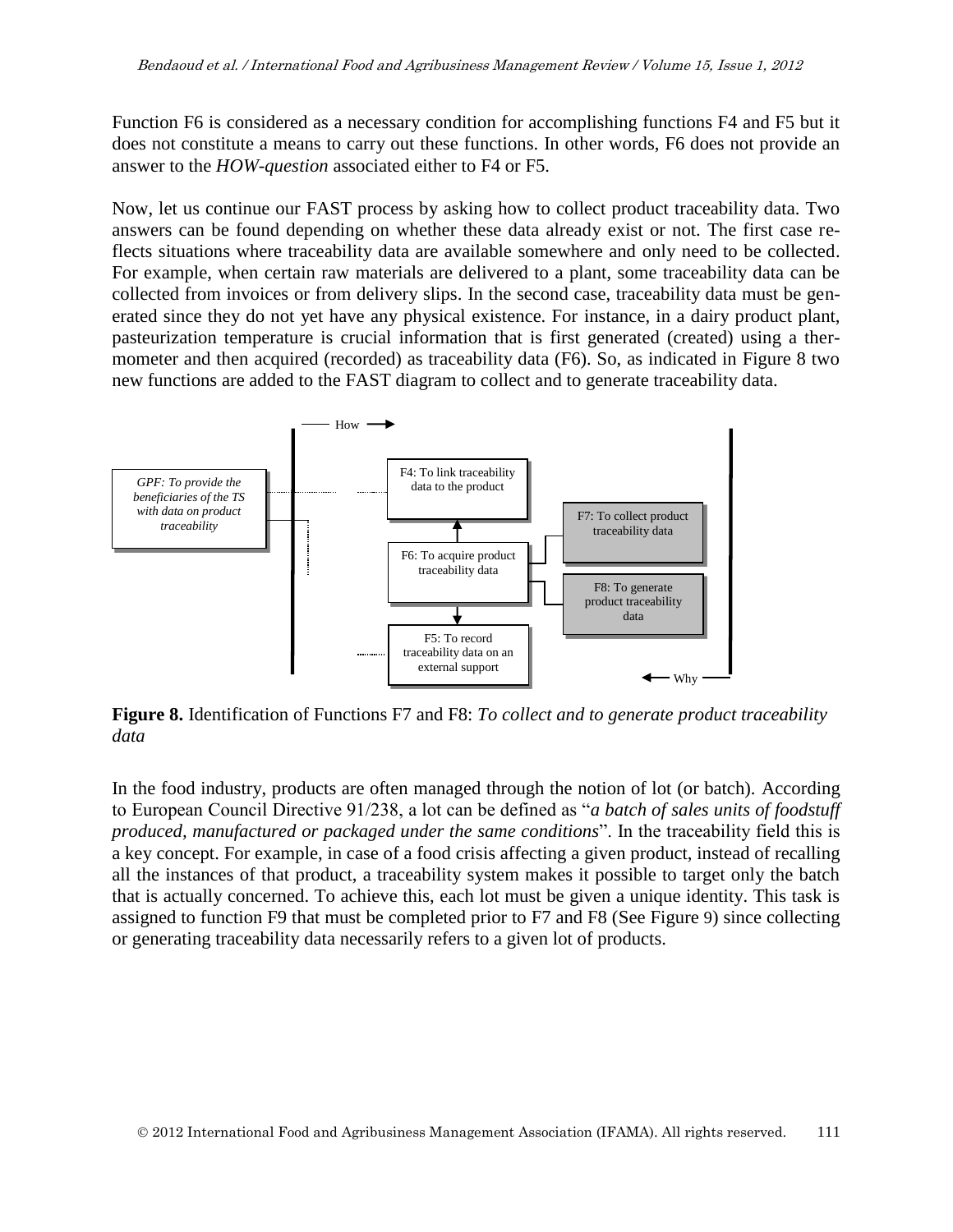

**Figure 9.** Identification of function F9: *To identify product lots*

Identification aims at distinguishing between different instances (lots) of the same product. In practical terms, it consists of firstly creating the identifier (F10), and then associating it to the appropriate lot (F11). These new functions are added to our FAST diagram as shown in Figure 10.



**Figure 10.** Identification of functions F10 and F11: *To create and to associate lot identifiers*

On the basis of our industrial experience and several literature references (Garrido Campos and Hardwick 2006;Jansen-Vullers et al. 2003;Pinto et al. 2006; and Rönkkö et al. 2007) the lot number is the identifier most used. Generally, a lot number takes a form of alphabetic, digital or alphanumeric code and can be either automatically (by IT) or manually generated. There are different ways to associate an identifier with the corresponding lot depending on the kind of considered product and on the technology adopted. For example, we can print (mark) the identifier directly onto the product (e.g. eggs, canned foods, cow tattoo, etc.), use barcodes or RFID tags. Finally, to physically associate an identifier with a lot, we can use direct marking (F12) or indirect marking (F13) as shown in Figure 11.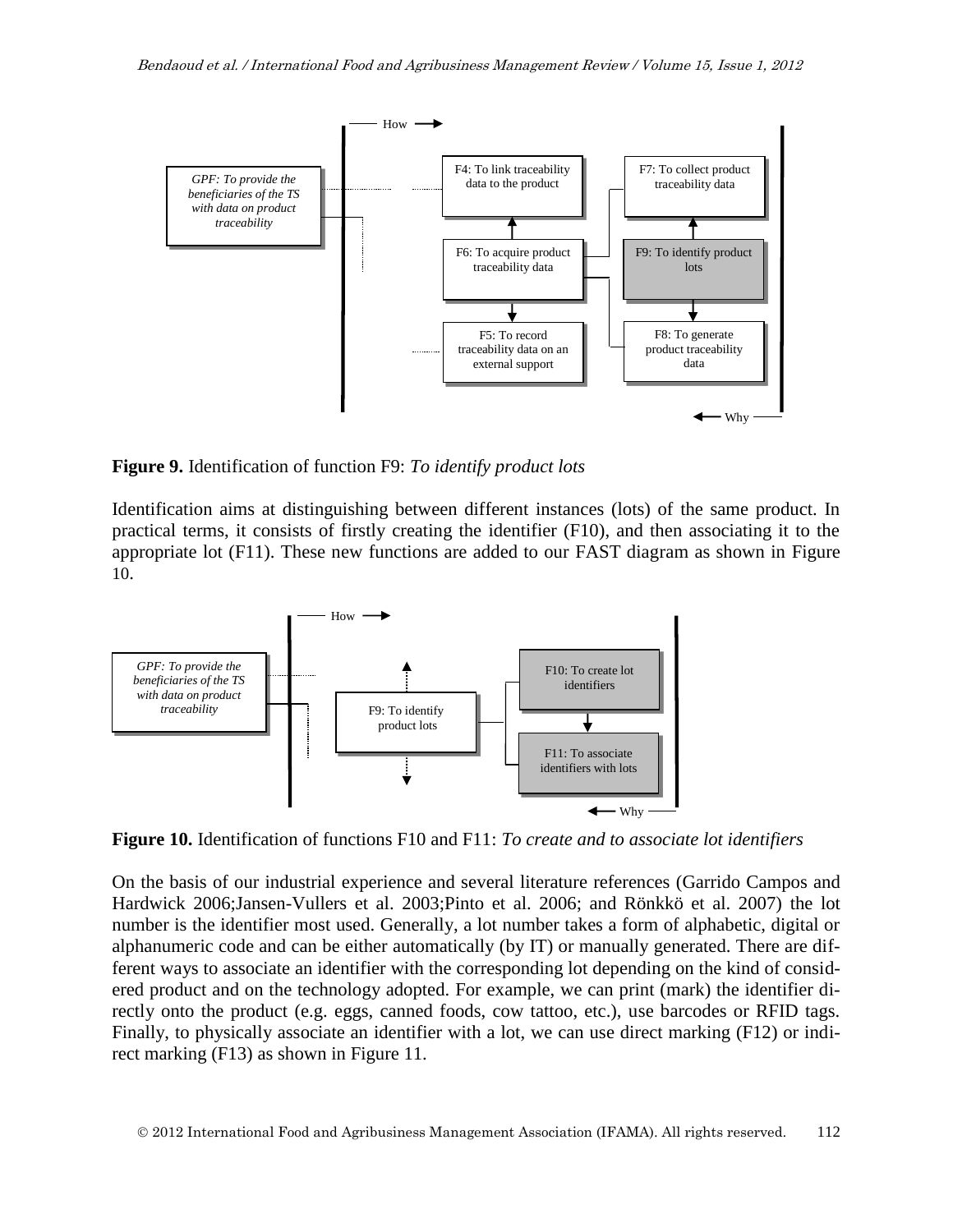

**Figure 11.** Identification of functions F12 and F13: *To mark the identifier directly/indirectly on the product*

As we can see in Figure 11, functions F12 and F13 can be used simultaneously to ensure a link between a product and its identifier. For example, for a lot of canned fish, the lot number can be printed on each can (F12) and also marked on a barcode stamped on a trade unit (box or pallet). Such a redundancy may guarantee a better reliability for a low extra cost. In both scientific and technical literature, all solutions that can be used to perform function F13 are grouped under the generic expression *identification carriers.* Hence, to the question *"how can we mark the identifier indirectly on the product?"* we can answer *"by using identification carriers".* 

In practice, an identification carrier is generally used both to identify the product and to carry a set of (traceability) data describing this product (See F4). An RFID tag, for instance, contains the lot number of the product and other data such as manufacturing date, manufacturer's address, etc. Therefore, we can enhance the FAST diagram with a new function (F14: To use identification carriers).



**Figure 12.** Identification of function F14: *To use identification carriers*

Through the previous paragraphs, we have presented the typical functions that must be performed by a food traceability system in order to satisfy its beneficiaries. But, as some of these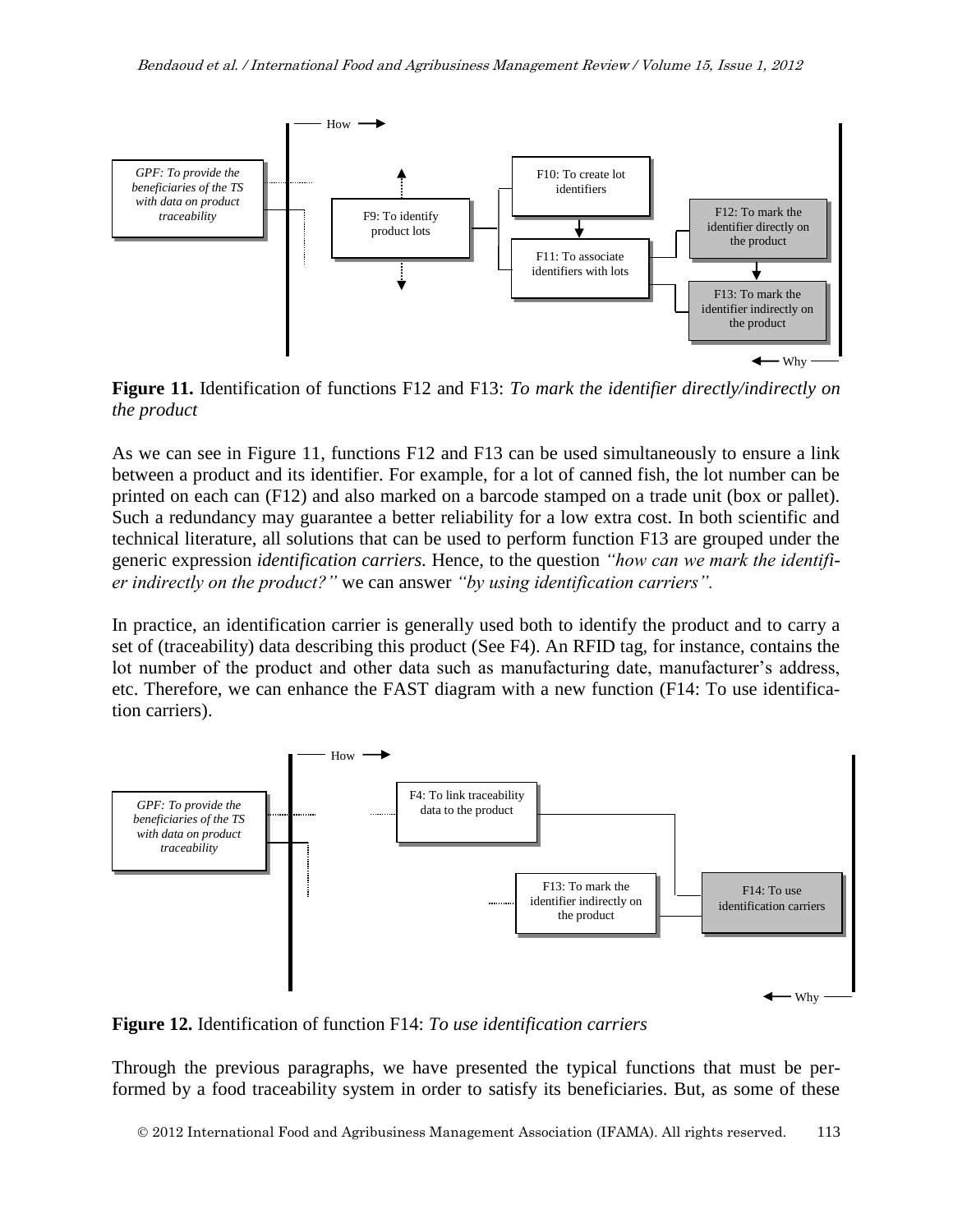functions relate to product lots, it would be interesting to define a last function (F15) that deals with creating lots (See Figure 13). In a production or manufacturing process, a lot is created when a homogeneous group of products is considered and identified as a unique entity. For example, all the chickens bred in the same conditions (place, feed, etc.) can be considered as a unique lot. As can be noticed in Figure 13, function F15 necessarily takes place before function F11. However, it is quite possible to create a lot identifier prior to creating the given lot and *vice versa.*



#### **Figure 13.** Identification of function F15: *To create product lots*

After identifying the fifteen technical functions of a traceability system and explaining their logical links, let us put them together to construct our complete FAST diagram (See Figure 14 in Appendix A).

#### *Synthesis of the Technical Functions*

Our ultimate objective is to propose a library of technological solutions associated to the technical functions in order to be used during the design of traceability systems. In practice, the design process of a TS now amounts to a two-step process: a first composition of technical functions respecting the logic of the FAST (successive choices with inclusive disjunctions), and a second choice of technological solutions (physical or IT equipment, organizational principles or working principles, processes) for each of the existing technical functions. In our case, the first design process leads at best to the nine functions located at the right hand side of the FAST diagram. These functions are henceforth called the **technical functions** (TF) of the traceability system. They are listed in Table 1 in chronological order.

The intermediate functions presented in the FAST diagram (such as F6, F9 and F13) are considered as the goals to be achieved through the nine technical functions listed above. Therefore, they do not appear in Table 1.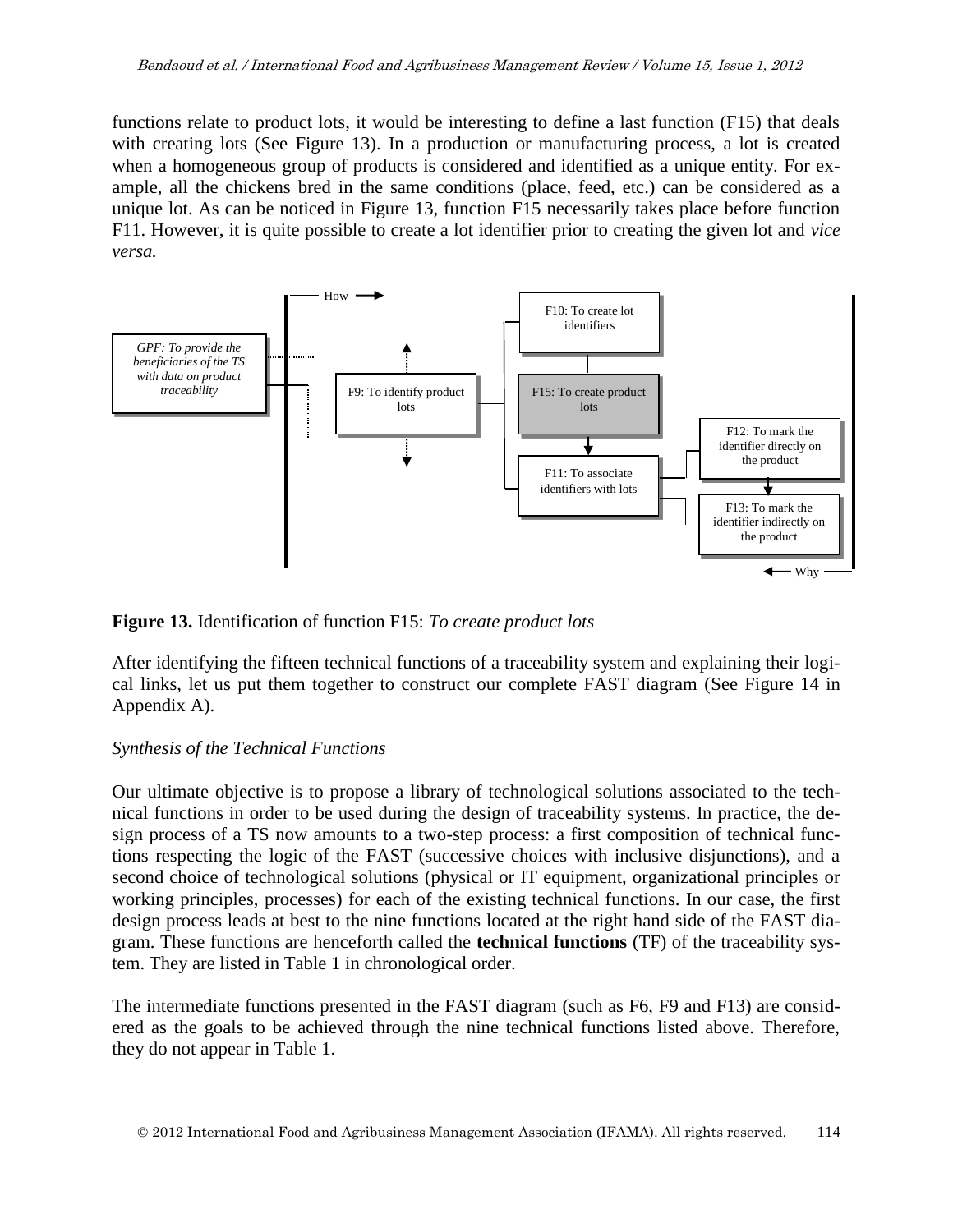| Carrying out order | <b>Function code</b> | <b>Designation</b>                                 |
|--------------------|----------------------|----------------------------------------------------|
|                    | TF1                  | To create product lots                             |
|                    | TF2                  | To create lot identifiers                          |
|                    | TF <sub>3</sub>      | To mark the identifier directly on the product     |
|                    | TF 4                 | To use identification carriers                     |
|                    | TF 5                 | To collect product traceability data               |
| 3                  | TF 6                 | To generate product traceability data              |
| 4                  | TF 7                 | To record traceability data in an external support |
|                    | TF 8                 | To restore product traceability data               |
| h                  | TF 9                 | To communicate product traceability data           |

|  |  |  |  |  |  | Table 1. The Nine Technical Functions of a Traceability System |  |  |
|--|--|--|--|--|--|----------------------------------------------------------------|--|--|
|--|--|--|--|--|--|----------------------------------------------------------------|--|--|

**Note.** If function TF4 is used exclusively to carry traceability data (F4), it is achieved in the forth position, between TF6 and TF8. In practice, this case is quite rare since an identification carrier serves mainly to physically associate an identifier with the corresponding product.

To summarize this section, we started by identifying the highest finality (series of service functions) expected from a traceability system which consists in providing the system's beneficiaries with different kinds of data. Using the FAST method, this finality is logically broken down into a series of nine technical functions that a traceability system must partly or totally comply with. Practically speaking, this model has been set up as a two-step design process of a TS and a library of TS technological solutions that a designer may use to automate and document the detailed design of a TS. The choice of a technological solution depends essentially on the expected performance level of a given function. In the next section, we propose a set of criteria that can be used to assess the (internal) performance of a traceability system.

#### *Performance Assessment of Traceability Systems*

In this section we propose a series of 20 performance criteria that can be used to characterize and assess the completion of the nine technical functions previously identified. We call them *technical criteria* (TC). In Bendaoud (2008) we have provided a detailed description of each criterion in describing its quantification procedure and measurement protocol. Some of the criteria presented in Table 2 (found in Appendix B) are illustrated in the next section through a case study.

As can be noticed, none of the criteria listed above refers to the cost of data storage. In fact, due to the continuous decrease in cost of storage materials (Morris and Truskowski 2003) this criterion seems less crucial. However, data acquisition cost is frequently mentioned in literature. Unfortunately, we did not find any reference explaining how to assess this criterion in a concrete way. In an attempt to fill in this gap, we propose (Bendaoud 2008) a calculation method to estimate unit cost of traceability data acquisition.

In this section we have briefly presented a set of 20 criteria to use for assessing the technical functions of a traceability system. Further details about their quantification procedure and measurement protocol are provided in Bendaoud (2008). These criteria can serve either to evaluate the performance of an existing system or to choose appropriate solutions for a future one. In the next section, we present a case study through which some of the performance criteria described above will be illustrated.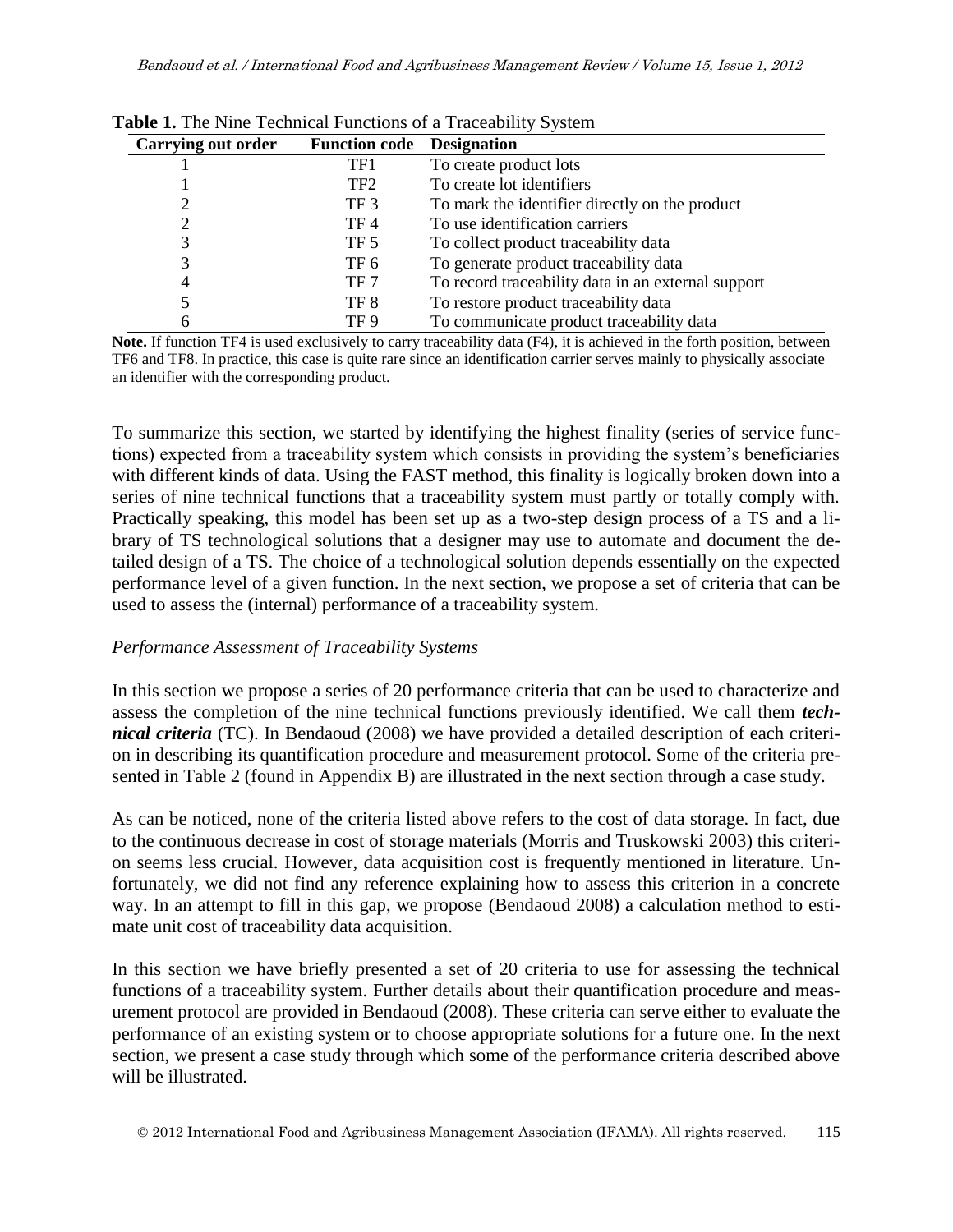#### *A Case Study from a Poultry Processing Company*

This case study aims at illustrating some concepts and propositions presented in the previous sections. It is carried out within a poultry processing company equipped with a traceability system in order to comply both with regulations and its customers' demands. This company slaughter several tens of thousands head per day on more or less automated lines. Nevertheless, as mentioned in Section 5, our model is generic enough to be applied regardless of the size and equipments of the company. To describe its traceability system, we focus on a single product: Roasted Chicken Thighs. The process starts with marinating the thighs in a sauce prepared with water, salt, paprika and other ingredients. After this step, the marinated thighs are roasted using an oven. The output is a set of products that are prepared in the same conditions and share the same characteristics. In other words, they belong to the same lot. So a new lot of products is created (See function TF1). The amount of products belonging to the same lot represents the size of the given lot. In our case study, an average lot weighs about 256 Kg. Given that a single trade unit (i.e. a box) used by the company weighs about 4 Kg., we obtain a lot size ratio of 64 (See TC1). This means that in case of a non-conformity affecting the process described above, the company must recall 64 boxes even if the entire lot is not actually affected.

So as to identify the given lot uniquely (See TF2), the company traceability system automatically generates the lot number 904422048886 which comprises 12 characters (See TC4) and can be considered as a meaningful identifier (See TC2). In fact, its first character refers to the year of production (9: 2009) and the following four (0442) identify the workshop where the lot is produced. The rest is made up of a sequential number. Thanks to its length and its meaningfulness, this identifier is unique forever (See TC3).

In order to physically associate the lot number to the products, the company uses barcodes as identification carriers (See TF4). According to manufacturing managers, they are robust enough (See TC6) and the marking indelibleness (See TC5) is satisfactory. However, humidity, combined with ventilation of cold rooms can weaken the link between products and their identification carriers (See TC7). The capacity of these barcodes (See TC8) is sufficient to carry some other data, especially manufacturing date and manufacturer's identity. Regarding the benefits of these identification carriers, the company does not consider their cost (a few euro cents) to be a problem (See TC9).

In addition to using a unique identifier, the traceability of our lot is ensured thanks to the acquisition of various data during its lifecycle. For example, the identifiers of its ingredients are collected (See TF5) automatically by scanning the barcode of each component. Information about quantities and cooking temperature is generated (See TF6) using weights and thermometers. Data acquisition speed (See CT10) is estimated by comparing the average duration of the process to the average time spent in acquiring traceability data. In this case, we found that about 9% of the process time is dedicated to traceability data acquisition (scanning barcodes, entering the quantities handled, etc.). The intervention of users is limited since the majority of these data is automatically acquired (e.g. barcode scanning, date recording…). This way of operating improves data acquisition reliability (See TC11). According to regulation, standards and costumers demands, we have listed a set of traceability data that must be managed by the company. The comparison of this list to the list of data that are actually acquired reveals a good data acquisition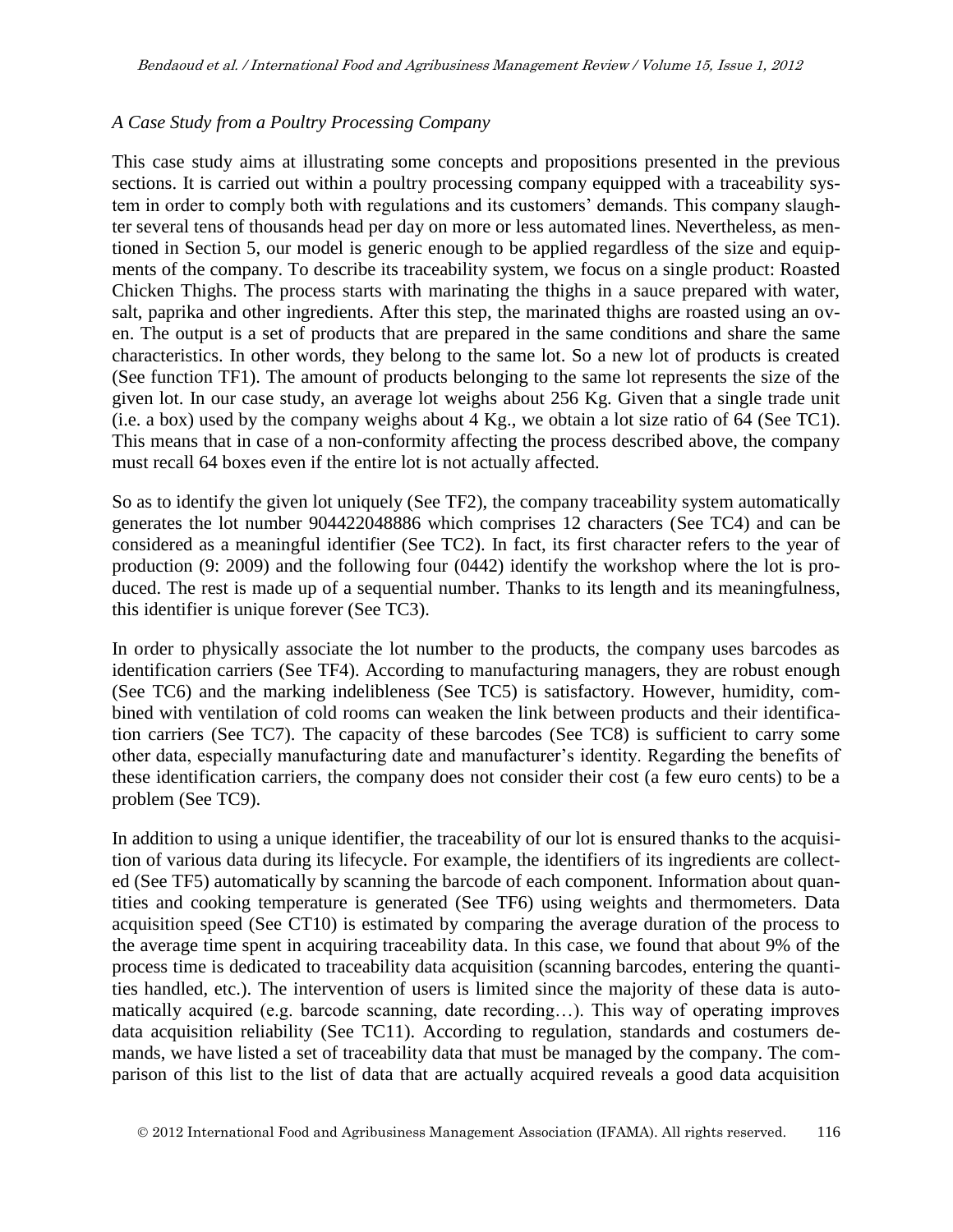completeness (See TC12). The total cost of acquiring each single piece of data is about 0.036  $\epsilon$ (See TC 13).

Every night, the traceability data that are acquired in workshops are sent to an Oracle  $\Box$  database where they are recorded (See TF7) for a period of five years, which is satisfactory according to regulations in force (See TC14). Thanks to daily backups and strict management of access rights, the security of traceability data is ensured (See TC15).

In order to restore traceability data (See TF8), the company uses a web-based software that allows users to question the database through various criteria (See Bendaoud 2008). In Bendaoud et al. 2007, we provide a detailed evaluation of the criteria associated to function TF8. In terms of exhaustiveness (See TC16), we explained that the amount of data provided is beyond what regulations demand. Between their acquisition (See TF5 and TF6) and their consultation by the user, traceability data are simply memorized in a database without any alteration so they remain authentic (See TC17). In general, a few seconds are enough to answer a given traceability request (See TC18). The precision of traceability data (See TC19) is satisfactory. For example, in case of a recall, the company is able to target the sole incriminated lot.

Traceability data are often used inside the company. However, in some cases, external actors (especially customers and Government Bodies) ask for certain information describing the origin and/or the characteristics of a given lot. The required data are generally sent (See TF9) by quality managers using email or fax so the transmission is fast enough (See TC20). In about 30% of cases, we observed that receivers are not satisfied with the content or the format of the data they receive (See TC19).

In the following table we present a summary describing the solutions adopted for each technical function in our case study.

| <b>TS</b> technical functions                              | The solutions adopted                                                                                                                                                |
|------------------------------------------------------------|----------------------------------------------------------------------------------------------------------------------------------------------------------------------|
| TF1: To create product lots                                | A new lot is created after each activity resulting in a homogenous<br>set of product (e.g. raw materials receipt, chicken roasting).                                 |
| TF2: To create lot identifiers                             | Lots are identified with lot numbers that are automatically gener-<br>ated by the Computer-Aided Manufacturing System.                                               |
| TF3: To mark the identifier directly on the<br>product     | Due to the nature of its products, the identifiers are not marked<br>directly on them.                                                                               |
| TF4: To use identification carriers                        | The main identification carriers used are barcodes.                                                                                                                  |
| TF5: To collect product traceability data                  | Some data are collected manually from different documents such<br>as delivery slips. Some others are collected automatically using,<br>for example, barcode readers. |
| TF6: To generate product traceability data                 | That concerns essentially the data describing product quantities<br>that are generated with scales.                                                                  |
| TF:7 To record traceability data in an<br>external support | Traceability data are recoded inside an Oracle™ database.                                                                                                            |
| TF:8 To restore product traceability data                  | A web-based software allows users to restore traceability data<br>through multi-criteria requests.                                                                   |
| TF:9 To communicate product traceability<br>data           | Traceability data are regularly communicated to third parties<br>(customers, health authorities, etc.) using usual communication<br>tools especially email and fax.  |

**Table 3**. A Brief Summary of the Case Study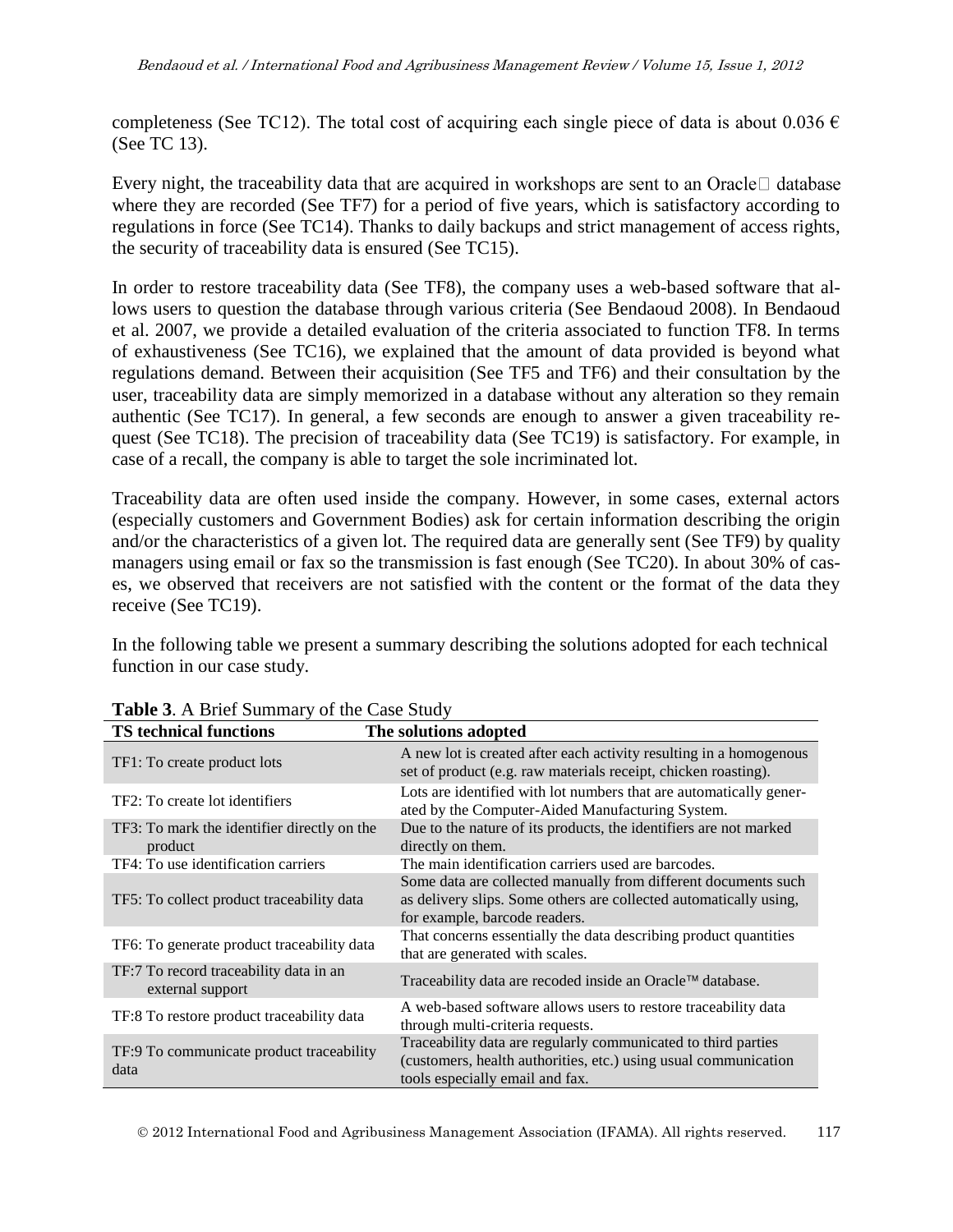Today, the company is entirely satisfied with the capacity of its traceability system to fulfill regulations and customers demands. To ensure a consistent performance level, some of the criteria presented in this paper are used during traceability audits carried out internally.

### **Conclusion**

In response to the food crisis of recent years, traceability has become an incontrovertible means of protecting consumers by locating harmful products and retrieving them from the market place. In this context, food operators have no choice but to comply with the various regulations and standards in force. In this paper, we present some findings of a broader research project in which we proposed methodological tools intended to design, assess and manage food traceability systems so as to fulfill these demands.

Using the FAST method, we have proposed a model describing the internal behavior of a traceability system. This behavior refers to the functions (or the processes) performed by the system in order to provide a good service to its beneficiaries. This model constitutes a framework for designing or setting up a food traceability system. In fact designing or setting up such systems consists of selecting appropriate solutions (i.e. tools and organizations) to perform each function. For example, to identify product lots many options are available such as using barcodes or RFID tags. The choice depends on the performance level expected for this function. We have defined a set of quantifiable criteria that can be used either to choose between possible solutions for a given function, or to assess the whole performance of the system. To illustrate our proposals, a case study is presented in the last section of the paper. It shows how the different functions are accomplished within a poultry processing company and gives an idea about the related performance criteria.

Presently, several commercial solutions propose traceability solutions (i.e. software, hardware, identification tools, etc.). However, for confidentiality reasons, it has not been possible to get the founding principles and data models used by these providers to build their traceability systems. However, no one proposes a modular functional approach like we do. In Section 2 we present four alternative approaches that are mentioned in literature Regattieri et al. 2007; Steele 1995; Verdenius 2006. In Bendaoud, (2008) we explain how existing proposals are unsatisfactory since they lack exhaustiveness and are not based on known systematic frameworks. For example, despite certain attempts to analyze and comprehend the performance of such systems, the criteria that have been previously proposed lack exhaustiveness and clear measurement protocols. In comparison with most existing approaches, our proposal aims to be more comprehensive, more rigorous and more practical. Thanks to FAST method (that is acknowledged by design communities), we progressively define technical functions of a TS and systematically link them to the ultimate finality of this system. Strictness and exhaustiveness are among FAST method strengths. As such, it allows to systematically establish all the causal connections between the service (finality) provided by the system and its components (technical functions). In terms of design, this approach guarantees a continuous causal flow between the ends and the means. It minimizes, accordingly, the risk of design errors (e.g. to forget an intermediate step in traceability process). Another practical aspect of our proposal mainly lies in providing concrete examples and in defining quantifiable assessment criteria. Furthermore, the originality of our work lies in applying a conventional method used in design to a specific food processing issue, and in partic-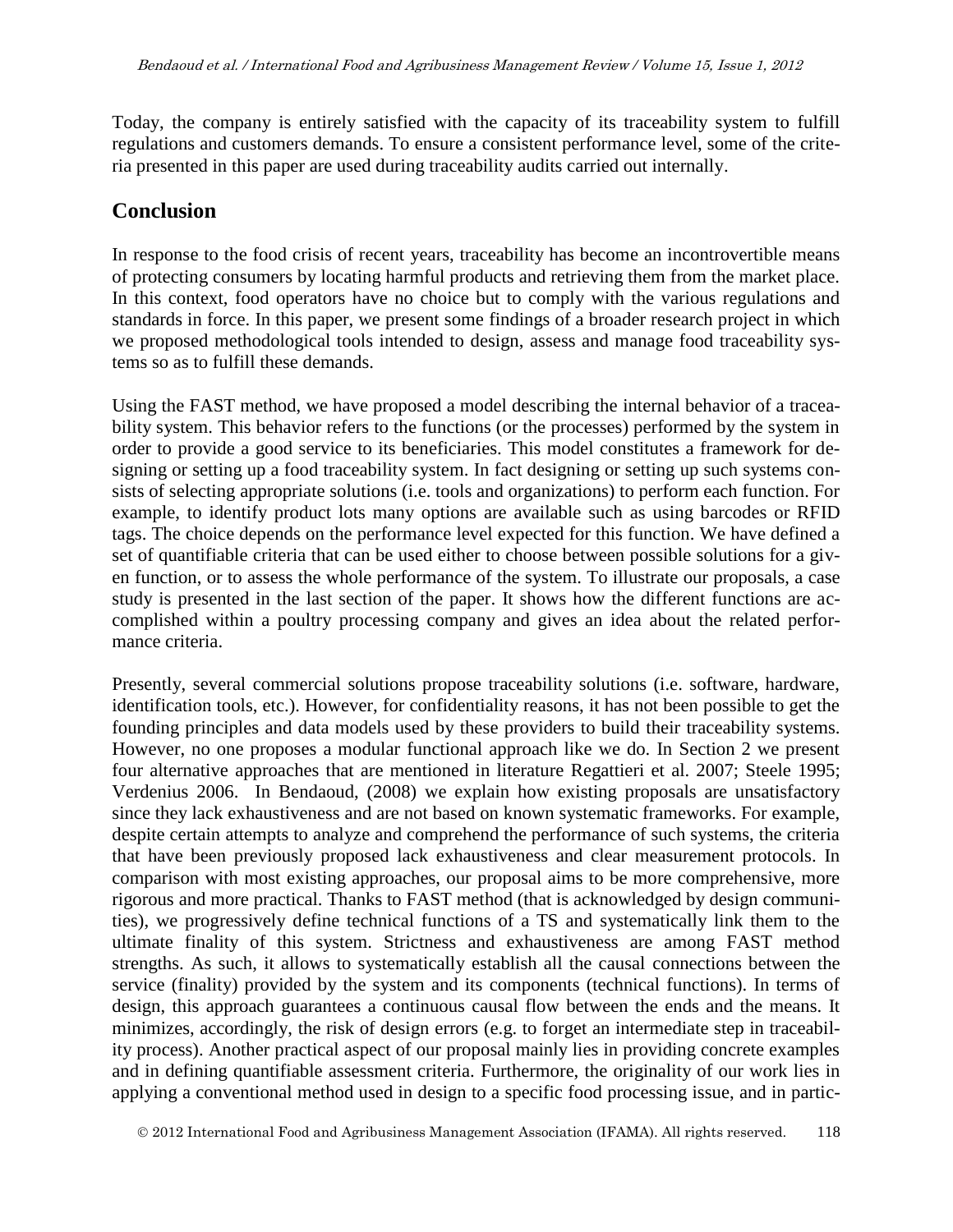ular to an immaterial system of "traceability" which is composed of procedures, computers, personnel and organizational components. The present TS model is also applicable to other contexts where traceability is crucial (e.g. pharmaceutical, aerospace, etc.) provided that the traced elements are identifiable. These elements can be either individual entities or groups (i.e. lots) of entities. Actually, we can consider an individual entity as a lot composed of one instance.

## **References**

- Aarnisalo K., S. Heiskanen, K. Jaakkola, E. Landor, and L. Raaska. 2007. Traceability of foods and foodborne hazards. Research Notes 2395, VTT Technical Research Centre of Finland.
- Bendaoud, M., C. Lecomte and B.Yannou B. 2007. Traceability systems in the agri-food sector: A functional analysis. Paper presented at the 16th International Conference on Engineering Design, Paris, August.
- Bendaoud M., 2008. Methodological and conceptual contributions to the design, management and improvement of food traceability systems : Application to poultry slaughtering and processing industry. Ph.D. diss., École Centrale Paris.
- Bertolini, M., M. Bevilacqua, R. Massini. 2006. FMECA approach to product traceability in the food industry. *Food Control* 17(2):137-145.
- Bytheway, C.W. 2005. Genesis of FAST. *VaLue W O R L D 2*8(2):1-7.
- Chew E., M. Swanson, K. Stine, N. Bartol, A. Brown, and W. Robinson. 2008. Information Security - Performance Measurement Guide for Information Security. National Institute of Standards and Technology. US Department of Commerce.
- Chitode, J.S. 2008. Communication Theory Thired Revised Edition Technical Publications Pune, India.
- Dupuy C. 2004. Analysis and design of tools for food products traceability in order to optimize manufacturing lots dispersion (title translated from French). Ph.D. diss. Institut National des Sciences Appliquées de Lyon.
- Garrido Campos J., and M. Hardwick. 2006. A traceability information model for CNC manufacturing. *Computer-Aided Design* 38(5):540-551.
- Golan E., B. Krissoff, F. Kuchler, L. Calvin, K. Nelson, G. Price. 2004.Traceability in the U.S. Food Supply: Economic Theory and Industry Studies. United States Department of Agriculture, March.
- Green B., and M. Bide. 1997. Unique Identifiers: A Brief Introduction. Book Industry Communication, London.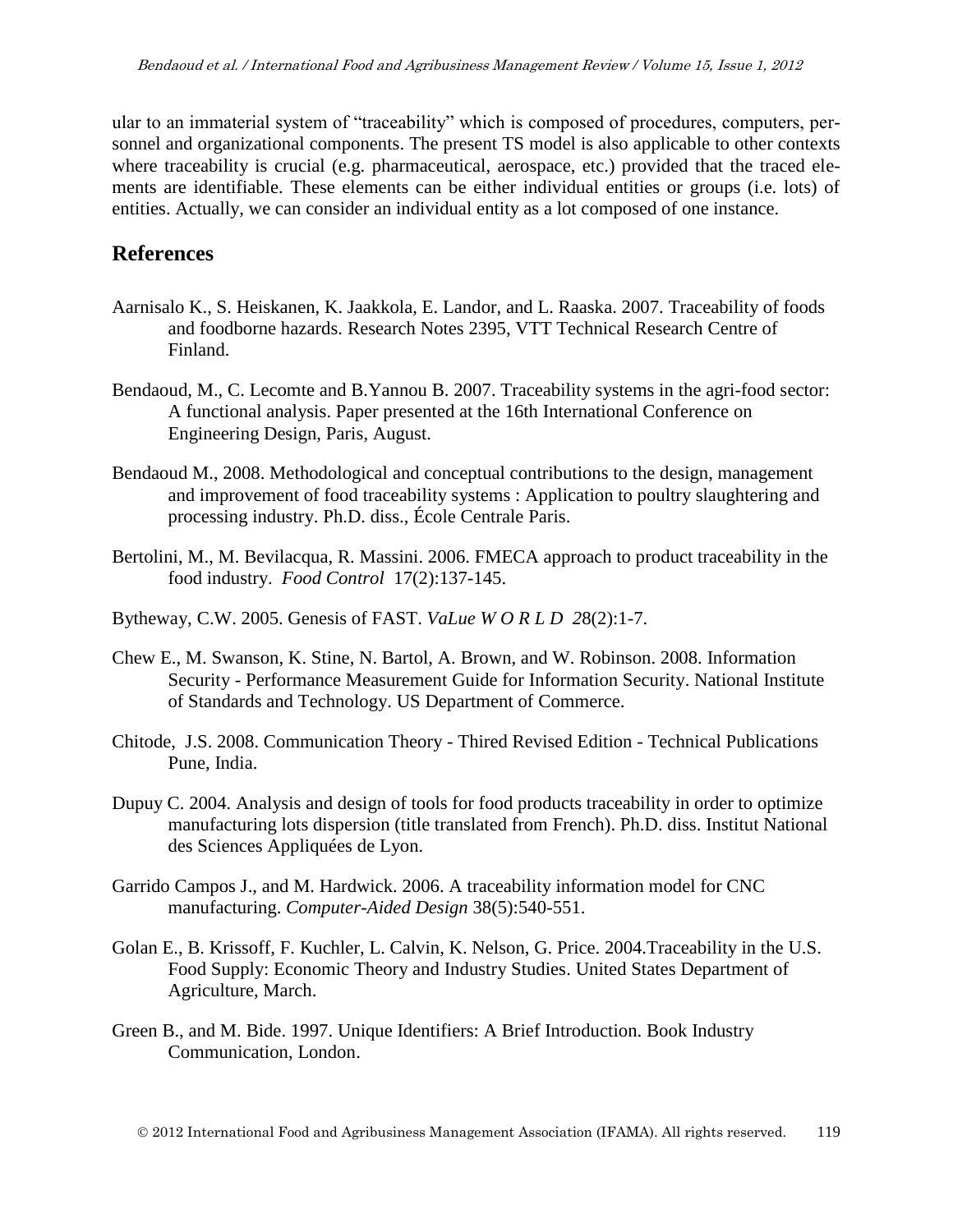- GS1. 2005. GS1 Traceability Standard Business Process and System Requirements for Full Chain Traceability. Available online: [http://www.gs1.org/docs/gsmp/traceability/GS1\\_Global\\_Traceability\\_Standard\\_i1.pdf](http://www.gs1.org/docs/gsmp/traceability/GS1_Global_Traceability_Standard_i1.pdf) -Accessed 13th February 2010.
- Hoagland J.A., R. Pandey, K. N. Levitt. 1998. Security Policy Specification Using a Graphical Approach. Department of Computer Science - University of California, Davis, July.
- Jansen-Vullers, M.H., C.A.van Dorp, A.J.M.Beulens. 2003. Managing traceability information in manufacture", *International Journal of Information Management* 23(5): 395-413.
- Kaufman, J.J. 2003. Building FAST Models Based on Issues of Concern, SAVE International. Available online: http://www.valueeng.org/knowledge\_bank/dbsearch.php?c=view&id=116 (accessed 13th February 2010).
- Lecomte C., C.-D.Ta, and M. Vergote 2006.Analysis and improvement of traceability in agrifood industries (Translated from French). 214. AFNOR, Paris.
- Moe T. 1998. Perspectives on traceability in food manufacture.*Trends in Food Science & Technology* 9(5):211-214.
- Morris, R.J.T. and B. J. Truskowski. 2003. The evolution of storage systems. *IBM Systems Journal* 42(2):205 - 217.
- Pahl G., and W. Beitz. 1996. Engineering Design A Systematic Approach, Second Edition ed, Springer, London.
- Pinto, D.B., I.Castro, and A.A.Vicente. 2006. The use of TIC's as a managing tool for traceability in the food industry.*Food Research International*. 39:772–781.
- Pipino L.L., Y.W. Lee, and R.Y.Wang. 2002. Data Quality Assessment. Communications of the ACM. 45(4): 211-218.
- Töyrylä, I. 1999.Realising the Potential of Traceability A case study research on usage and impacts of product traceability. University of Technology (Espoo, Finland),
- Viruega J.-L., 2005. Traceability: Tools, methods and practices (Translated from French), 237.Editions d'organisation, Paris.
- Prudhomme, G., P. Zwolinski, D. Brissaud. 2003. Integrating into the design process the needs of those involved in the product life-cycle. *Journal of Engineering Design* 14(3): 333 - 353.
- Regattieri, A., M. Gamberi, R. Manzini. 2007. Traceability of food products: General framework and experimental evidence. *Journal of Food Engineering* 81(2):347-356.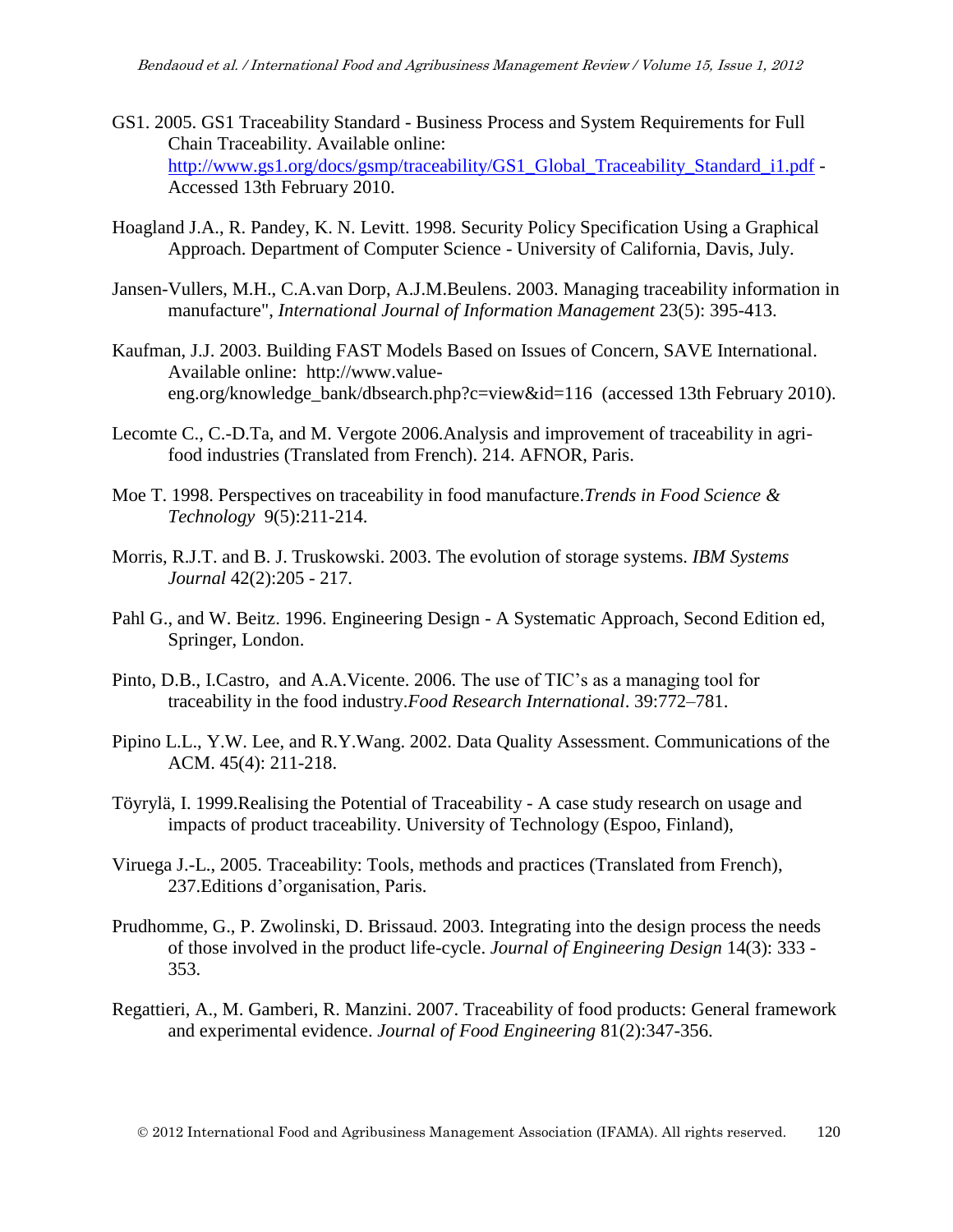- Resende-Filho M., and B. Buhr. 2007. Economics of traceability for mitigation of food recall costs. (Unpublished but available on) Munich Personal RePEc Archive, <http://mpra.ub.uni-muenchen.de/27677/>
- Rönkkö M., M. Kärkkäinen, and J. Holmström. 2007. Benefits of an item-centric enterprise-data model in logistics services: A case study. *Computers in Industry* 58(8-9): 814-822.
- Sharp, K.R. 1990. Automatic Identification: Making It Pay. 276. Van Nostrand Reinhold Computer, New York.
- Steele D. 1995. Structure for lot-tracing design. *Production and Inventory Management Journal* 36(1):53.
- Tellkamp C. 2006. The impact of Auto-ID technology on process performance RFID in the FMCG supply chain.Ph.D. diss. University of St. Gallen.
- Verdenius F. 2006. Using traceability systems to optimise business performance, in I*mproving traceability in food processing and distribution*, edited by Smith I. and A. Furness , 26- 51. Cambridge, England. Woodhead Publishing Limited.
- Wang R.Y. and D. Strong. 1996. Beyond Accuracy: What Data Quality Means to Data Consumers. *Journal of Management Information Systems* 12(4):5-34.
- Wixon, J.R. 1999. Function Analysis and Decomposistion using Function Analysis Systems Technique. In *IX International Council on Systems Engineering (INCOSE 99)*, Brighton, England.
- Wray B. 2007. ISBT 128 An Introduction to Bar Coding Version 2 0 1. Computype, Inc., St. Paul, MN, USA.
- Yannou, B. 1998. Functional Analysis and value Analysis (Translated from French). In *Conception de produits mécaniques, Méthodes, Modèles, Outils*, Editor, Tollenaere M., 77-104. Hermes, Paris.
- Yialelis N. 1996. Domain-Based Security for Distributed Object Systems, Imperial College London.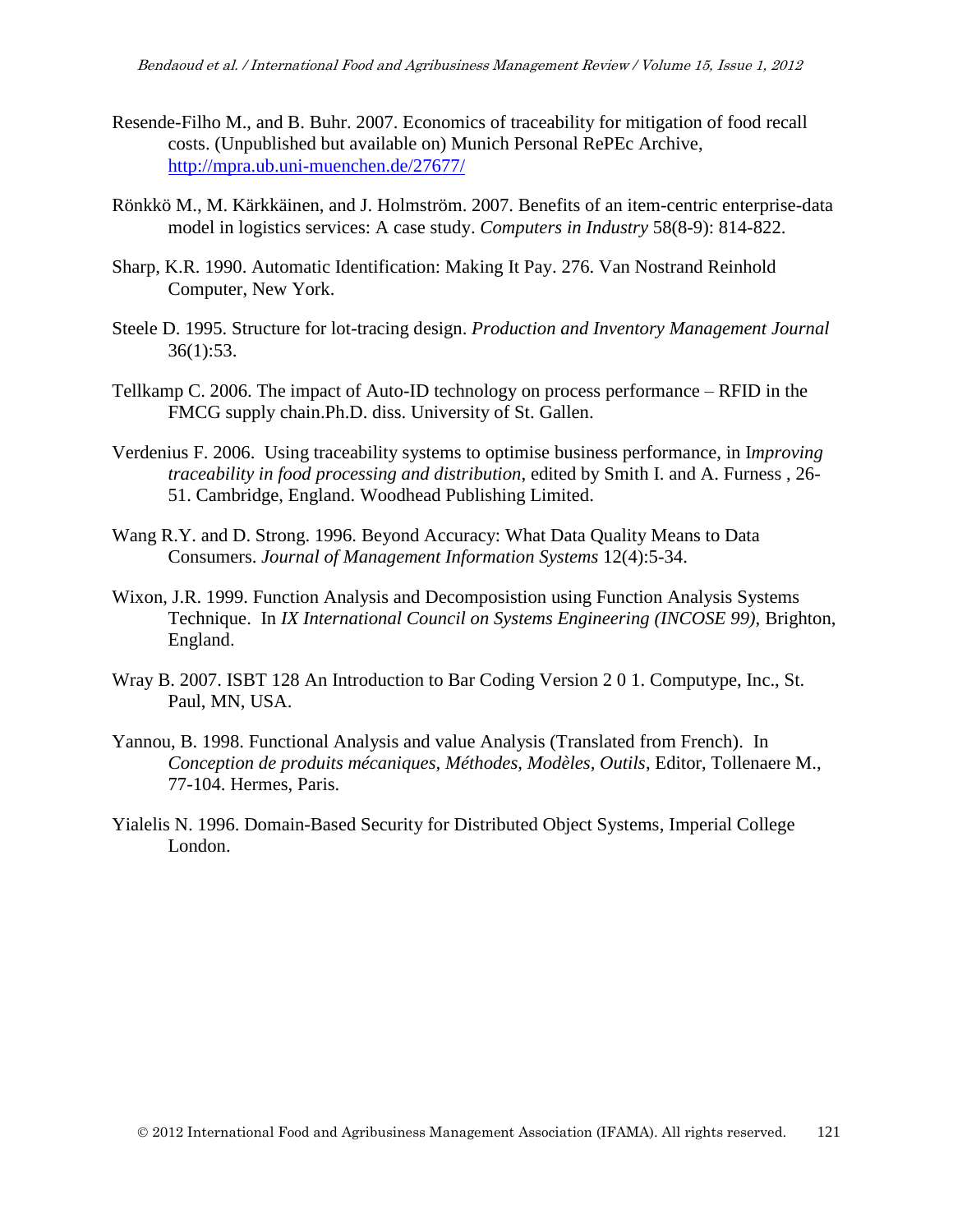## **Appendix A.**



**Figure 14.** FAST Diagram of a Traceability System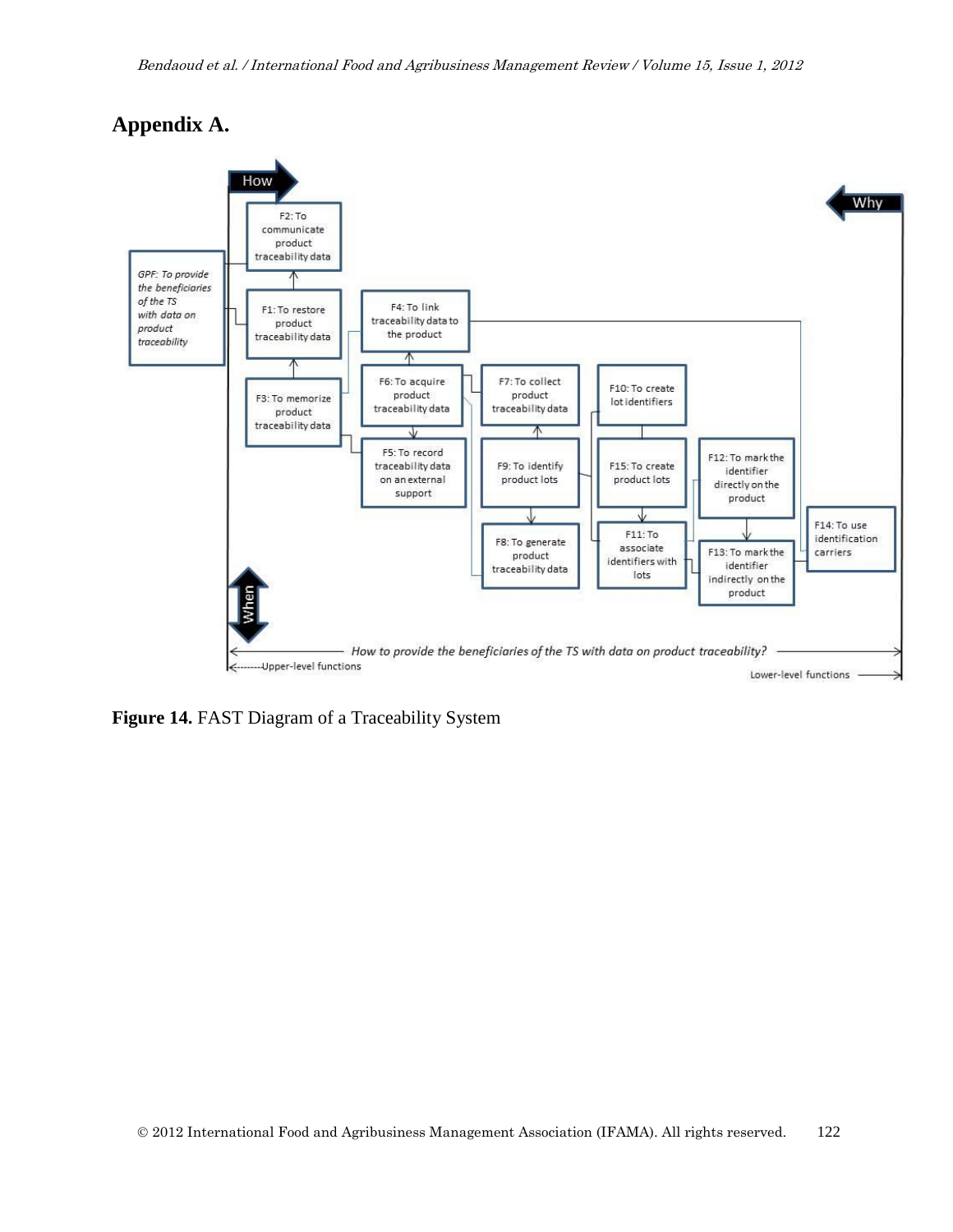| <b>Table 2.</b> Performance criteria of traceability systems    |                                                                                                  |                                                                                                                                                                                                                                                                                                                                                                                                                                                                                                                                                                                                          |  |  |
|-----------------------------------------------------------------|--------------------------------------------------------------------------------------------------|----------------------------------------------------------------------------------------------------------------------------------------------------------------------------------------------------------------------------------------------------------------------------------------------------------------------------------------------------------------------------------------------------------------------------------------------------------------------------------------------------------------------------------------------------------------------------------------------------------|--|--|
| <b>Technical</b><br><b>Functions</b>                            | <b>Performance</b><br><b>Criteria</b>                                                            | <b>Definitions / Comments</b>                                                                                                                                                                                                                                                                                                                                                                                                                                                                                                                                                                            |  |  |
| TF1: To<br>create prod-<br>uct lots                             | TC1 : Lot size<br>ratio                                                                          | Many authors (Golan et al. 2004; Lecomte et al. 2006; Resende-Filho and Buhr<br>2007) state that traceability precision is inversely proportional to lot sizes. Our<br>reference is trade items (bins, boxes, etc) which is a quantity of products "on<br>which there is a need to retrieve predefined information and that may be priced or<br>ordered or invoiced at any point in any supply chain" (after Aarnisalo et al. 2007;<br>GS12005). Lot size ratio is obtained by dividing the average trade unit by the<br>average lot size. The bigger this ratio, the better the traceability precision. |  |  |
|                                                                 | TC2: Mean-<br>ingfulness of<br>lot identifiers                                                   | An identifier is meaningful or intelligent (according to Green 1997), if it carries a<br>given meaning. With meaningful identifiers, some information can be obtained<br>directly without asking the information system (e.g. a lot number made from a<br>production date)                                                                                                                                                                                                                                                                                                                               |  |  |
| TF2: To<br>create lot<br>identifiers                            | TC3 : Unique-<br>ness period of<br>lot identifiers                                               | The period during which a given identifier cannot be used to identify more than<br>one lot (Dupuy 2004).                                                                                                                                                                                                                                                                                                                                                                                                                                                                                                 |  |  |
|                                                                 | TC4 : Lot iden-<br>tifiers length                                                                | The length of a lot identifier refers to the number of characters it is made up of.<br>This criterion can have certain impacts, for example, on the size of identification<br>carriers.                                                                                                                                                                                                                                                                                                                                                                                                                  |  |  |
| TF3: To<br>mark the<br>identifier<br>directly on<br>the product | TC5: Marking<br>indelibleness                                                                    | The identifier marked on the product must be indelible enough to withstand its<br>surrounding conditions (heat, dampness). This ability depends mainly on the<br>technology used (e.g. ink jet, laser ). To estimate this criterion, we suggest<br>dividing marking length of life by the shelf-life of the product identified.                                                                                                                                                                                                                                                                          |  |  |
|                                                                 | TC6 : Identifi-<br>cation carrier<br>robustness                                                  | The robustness of an identification carrier refers to its ability to withstand the<br>surrounding conditions in which it is used. This criterion can be evaluated<br>through the percentage of identification carriers presenting a sufficient resistance.                                                                                                                                                                                                                                                                                                                                               |  |  |
|                                                                 | TC7: Reliabil-<br>ity of the link<br>between the<br>product and its<br>identification<br>carrier | In addition to having robust identifications carriers, it is crucial that these remain<br>linked to the products to ensure permanent identification. The criterion TC7 can<br>be estimated by dividing the minimum time during which the carrier is linked to<br>the product by product shelf-life.                                                                                                                                                                                                                                                                                                      |  |  |
| TF4: To use<br>carriers                                         | TC5 : Marking<br>identification indelibleness                                                    | Criterion TC5, described above, also applies to the identifiers that are marked on<br>the identification carriers. In the case of electronic carriers (e.g. RFID tags),<br>marking indelibleness refers to the ability to read the content recorded inside<br>them.                                                                                                                                                                                                                                                                                                                                      |  |  |
|                                                                 | TC8 : Identifi-<br>cation carrier<br>capacity                                                    | The amount of data that can that can be recorded on an identification carrier. For<br>example, a linear barcode's capacity varies from 1 to 40 characters. With a capac-<br>ity of several Ko, RFID tags can be used not only for identification purposes, but<br>also to carry other traceability data (Tellkamp 2006).                                                                                                                                                                                                                                                                                 |  |  |
|                                                                 | TC9 : Identifi-<br>cation carrier<br>cost                                                        | The cost of identification carriers is an important parameter to be taken into ac-<br>count in a traceability project. For example, due to their cost (USD \$0.3-0.5),<br>RFID tags are more suitable for identifying high value-added products.                                                                                                                                                                                                                                                                                                                                                         |  |  |

# **Appendix B.**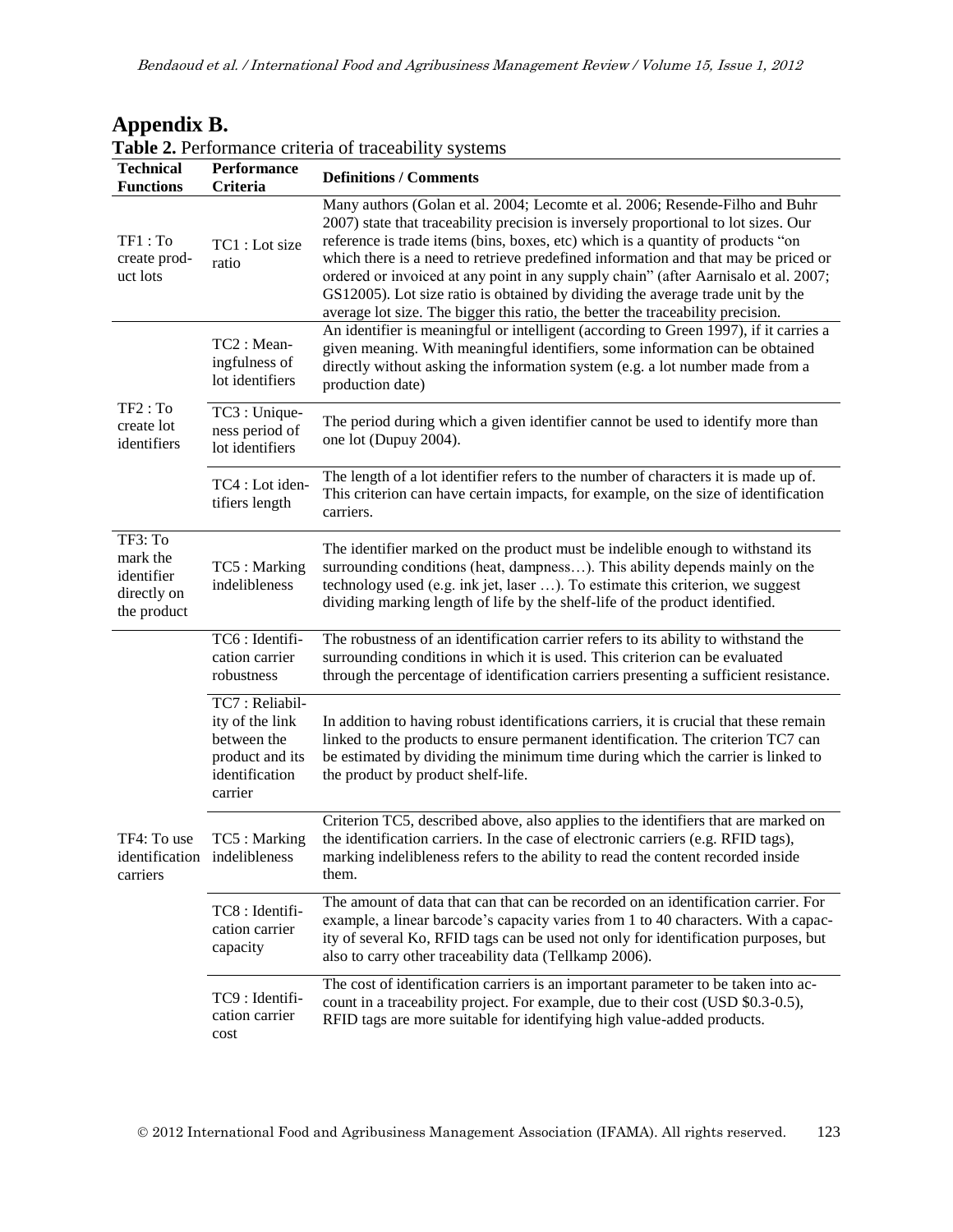| <b>Technical</b><br><b>Functions</b>                                                      | Performance<br><b>Criteria</b>                   | <b>Definitions / Comments</b>                                                                                                                                                                                                                                                                                                                                                                                                                                                    |  |  |
|-------------------------------------------------------------------------------------------|--------------------------------------------------|----------------------------------------------------------------------------------------------------------------------------------------------------------------------------------------------------------------------------------------------------------------------------------------------------------------------------------------------------------------------------------------------------------------------------------------------------------------------------------|--|--|
|                                                                                           | TC10 : Data<br>acquisition<br>speed              | This performance criterion is inversely proportional to the time needed to acquire<br>the required traceability data. In practice, data acquisition takes place each time<br>the product undergoes a given operation (processing, packaging, etc.).                                                                                                                                                                                                                              |  |  |
| TF5: To<br>collect prod-<br>uct traceabil-<br>ity data<br>&<br>TF6: To                    | TC11 : Data<br>acquisition<br>reliability        | This performance criterion refers to the system's ability to collect data that are<br>free-of-error in the sense of Pipino et al. (2002). In other words, they must be<br>correct and reflect reality. According to Sharp (1990) and Wray (2007), when<br>data are recorded manually, one error is produced every 300 words. The value of<br>TC11 can be obtained by estimating statistically the percentage of data that are<br>considered as correct.                          |  |  |
| generate<br>product<br>traceability<br>data                                               | TC12: Data<br>acquisition<br>completeness        | The completeness refers to the extent to which the amount of acquired data is<br>sufficient. According to Wang and Strong (1196), data completeness is a contex-<br>tual criterion since it is strictly related to the context where data is used. In math-<br>ematical terms, if the needed data are represented by set A and the data that are<br>actually acquired are represented by set B, TC12 can be expressed as follows:<br>$CT12 = \frac{card(A \cap B)}{card(A)}$ (%) |  |  |
|                                                                                           | TC13 : Data<br>acquisition cost                  | According to the amount of data acquired, the frequency of their acquisition and<br>the tools used, the cost generated can be high. This cost is related to the means<br>used in the data acquisition process, especially workforce, equipment and con-<br>sumables (e.g. paper, ink, energy).                                                                                                                                                                                   |  |  |
| TF7: To<br>record trace-<br>ability data                                                  | TC14: Tracea-<br>bility data's<br>sustainability | This performance criterion refers to the length of time during which traceability<br>data remain accessible. This duration can be defined according to the shelf-life of<br>the product under consideration.                                                                                                                                                                                                                                                                     |  |  |
| in an exter-<br>nal support                                                               | TC15: Tracea-<br>bility data's<br>security       | In some cases, traceability data can be subjected to different threats. In the litera-<br>ture, information security is generally described in terms of confidentiality, integ-<br>rity and availability (Chew et al. 2008; Hoagland et al. 1998; Yialelis 1996).                                                                                                                                                                                                                |  |  |
| TF8: To<br>restore prod-<br>uct traceabil-                                                | TC16: Tracea-<br>bility data's<br>exhaustiveness | The ability of traceability system to provide its beneficiaries with all the data<br>needed.                                                                                                                                                                                                                                                                                                                                                                                     |  |  |
| ity data<br>$(\ln$<br>Bendaoud,                                                           | TC17: Tracea-<br>bility data's<br>authenticity   | The ability of traceability system to restore product traceability data faithfully<br>(i.e. without error).                                                                                                                                                                                                                                                                                                                                                                      |  |  |
| $(2007)$ , we<br>have de-<br>scribed in<br>detail how to                                  | TC18: Tracea-<br>bility data's<br>speed          | This assessment criterion is in inverse proportion to the time spent in answering a<br>given request about product traceability.                                                                                                                                                                                                                                                                                                                                                 |  |  |
| quantify the<br>performance<br>criteria relat-<br>ed to this<br>function in<br>practice.) | TC19: Tracea-<br>bility data's<br>precision      | Precision is a criterion that is frequently quoted in the literature (Golan et al.<br>2004; Lecomte et al. 2006; Resende-Filho and Buhr 2007). It can be defined as<br>the ability of a traceability system to identify, among several possibilities, the<br>exact answer to a given request.                                                                                                                                                                                    |  |  |

**Table 2.** Performance criteria of traceability systems-Continued